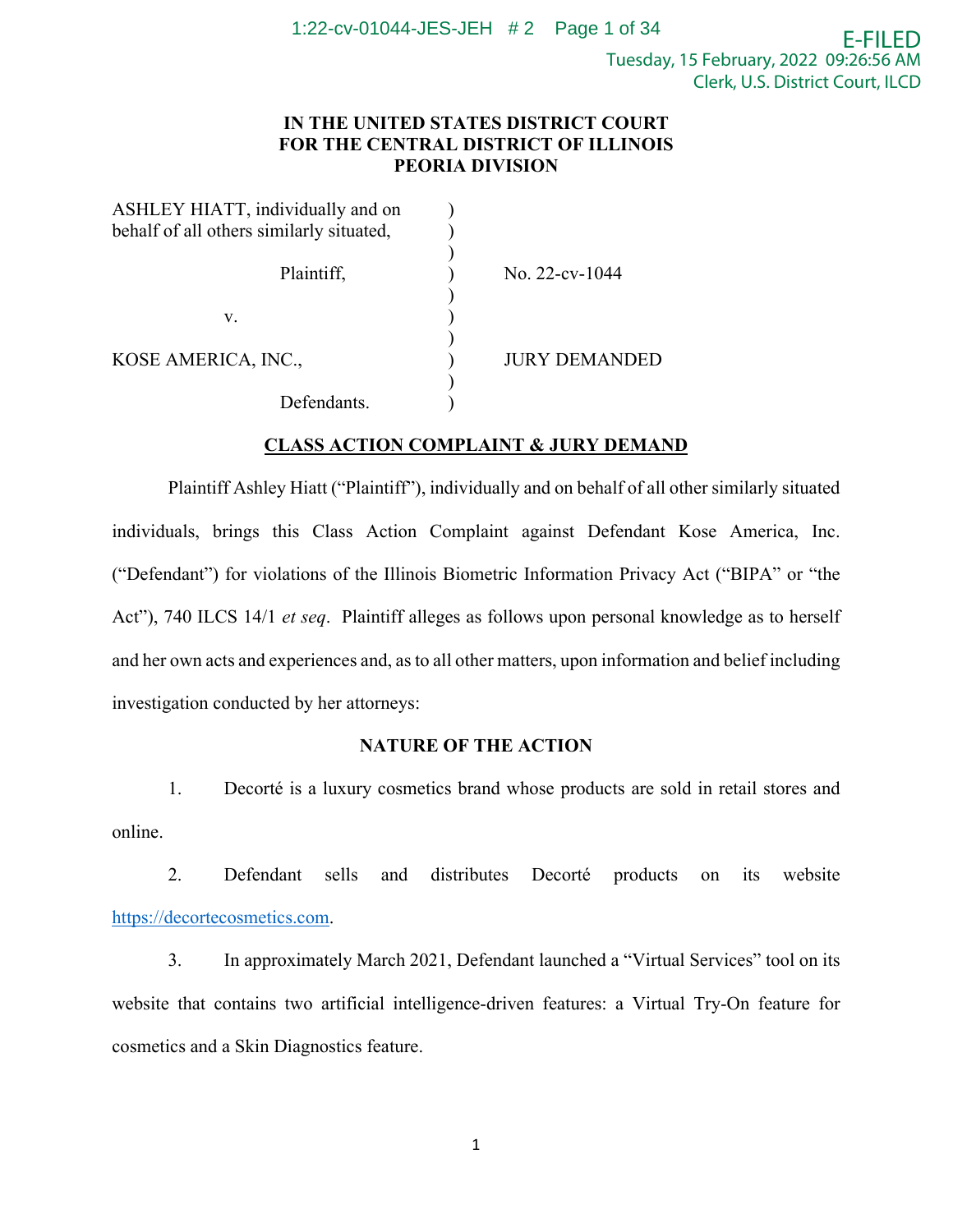#### 1:22-cv-01044-JES-JEH # 2 Page 2 of 34

4. Defendant's Virtual Try-On tool enables consumers to see how beauty products will look on them via Defendant and its Virtual Try-On technology accessing the camera on the consumer's device, such as a mobile phone, or having the consumer upload their picture from a file, and then collecting, capturing and obtaining the consumer's facial biometric data and identifiers in order to show the consumer how the product will look on their face.

5. Defendant's Skin Diagnostics feature measures overall skin health, moisture, texture, wrinkles, dark spots, and dark circles. The virtual skin diagnostic tool provides scores for these categories and will recommend products using the scores.

6. To use Defendant's Skin Diagnostics feature, a consumer snaps or takes a photo of themselves on their mobile phone which Defendant then uses to perform its analysis.

7. As set forth below, Defendant's Virtual Services utilize facial detection and facial recognition technology. Through both of its virtual features, Defendant collects, captures, possesses, or otherwise obtains consumers' facial biometric information and identifiers to analyze consumers' face and skin to show how each consumer how the beauty products will look on their face and to recommend beauty products.

8. In doing so—and in demonstrating to consumers what beauty products may look like on them—Defendant's Virtual Services' face-scanning technology extracts, collects, captures, possesses, obtains and uses consumers' unique facial geometry and landmark data as well as their biometric information and biometric identifiers, as defined by the Illinois Biometric Information Privy Act ("BIPA"), 740 ILCS 14/1 *et seq*.

9. Defendant is violating BIPA by, among other things, failing to inform consumers that Defendant is collecting, capturing, possessing, obtaining and using their biometric information and identifiers, failing to inform consumers about how and where their biometric data is being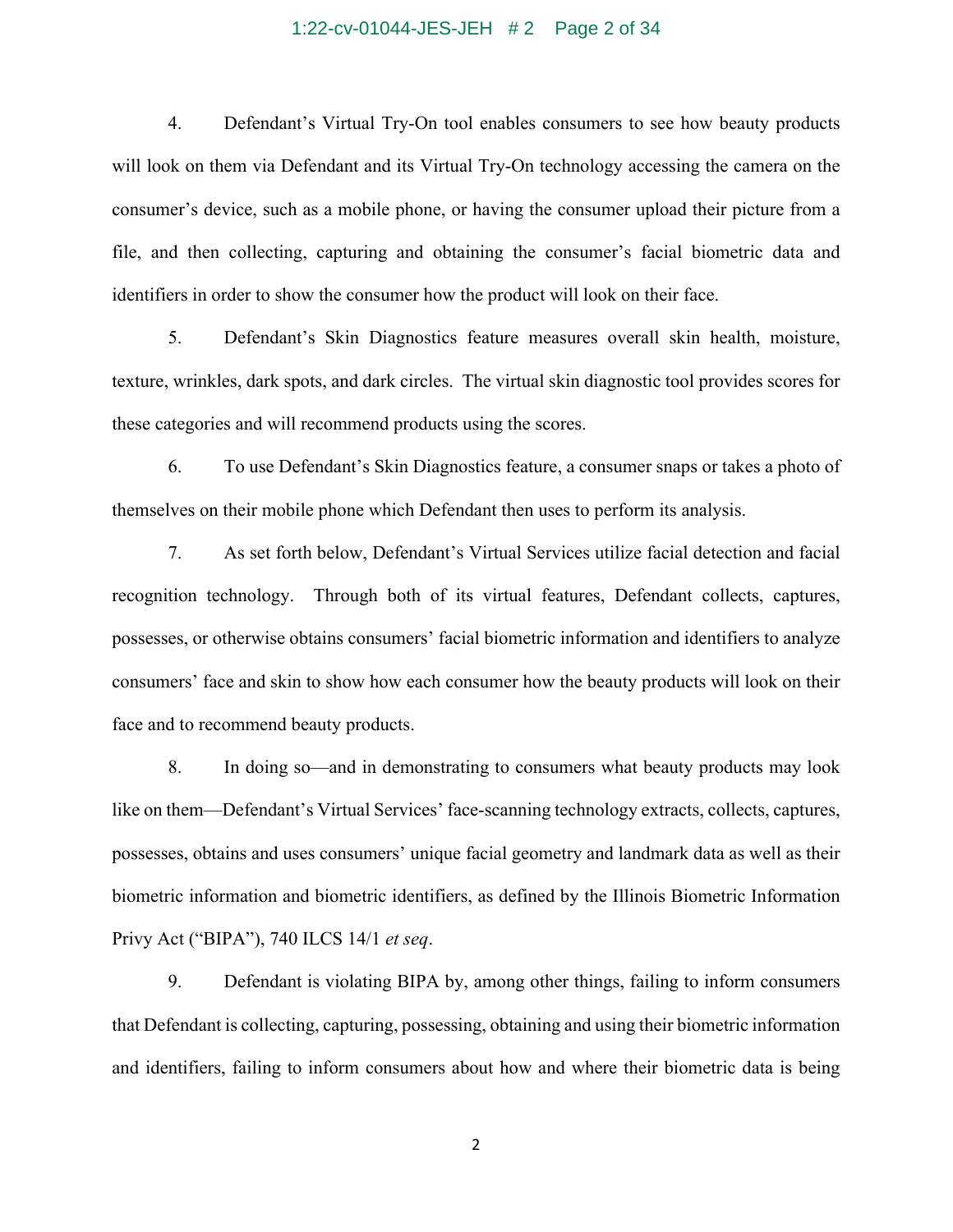### 1:22-cv-01044-JES-JEH # 2 Page 3 of 34

collected, captured, obtained or retained, and failing to obtain informed written consent from consumers to capture, collect, possess or otherwise obtain their biometric information and identifiers.

10. Defendant is depriving consumers of any meaningful opportunity to make an informed decision about the collection and use of their own biometrics, in direct violation of BIPA.

### **PARTIES, JURISDICTION, AND VENUE**

11. Plaintiff Ashley Hiatt is an individual citizen of the State of Illinois who resides in the Central District of Illinois.

12. Defendant Kose America, Inc. is a corporation organized under the laws of the State of Delaware.

13. Defendant's principal place of business is New York, New York.

14. Defendant does business throughout the United States of America, in Illinois, and as it is related to Plaintiff, in this district.

15. Defendant engages in online beauty and cosmetic product retailing. Defendant sells products via its websit[e https://decortecosmetics.com,](https://decortecosmetics.com/) including in Illinois to Illinois residents, and ships Decorté products into Illinois on a regular basis.

16. Defendant purposely directs marketing and sales of Decorté products into the State of Illinois and to Illinois citizens through its website [https://decortecosmetics.com](https://decortecosmetics.com/) and the "Virtual Services" feature on its website.

17. This Court has jurisdiction over the subject matter of this action pursuant to 28 U.S.C. §1332 in that plaintiff and defendant are citizens of different states and the amount in controversy exceeds \$75,000, exclusive of interests and costs.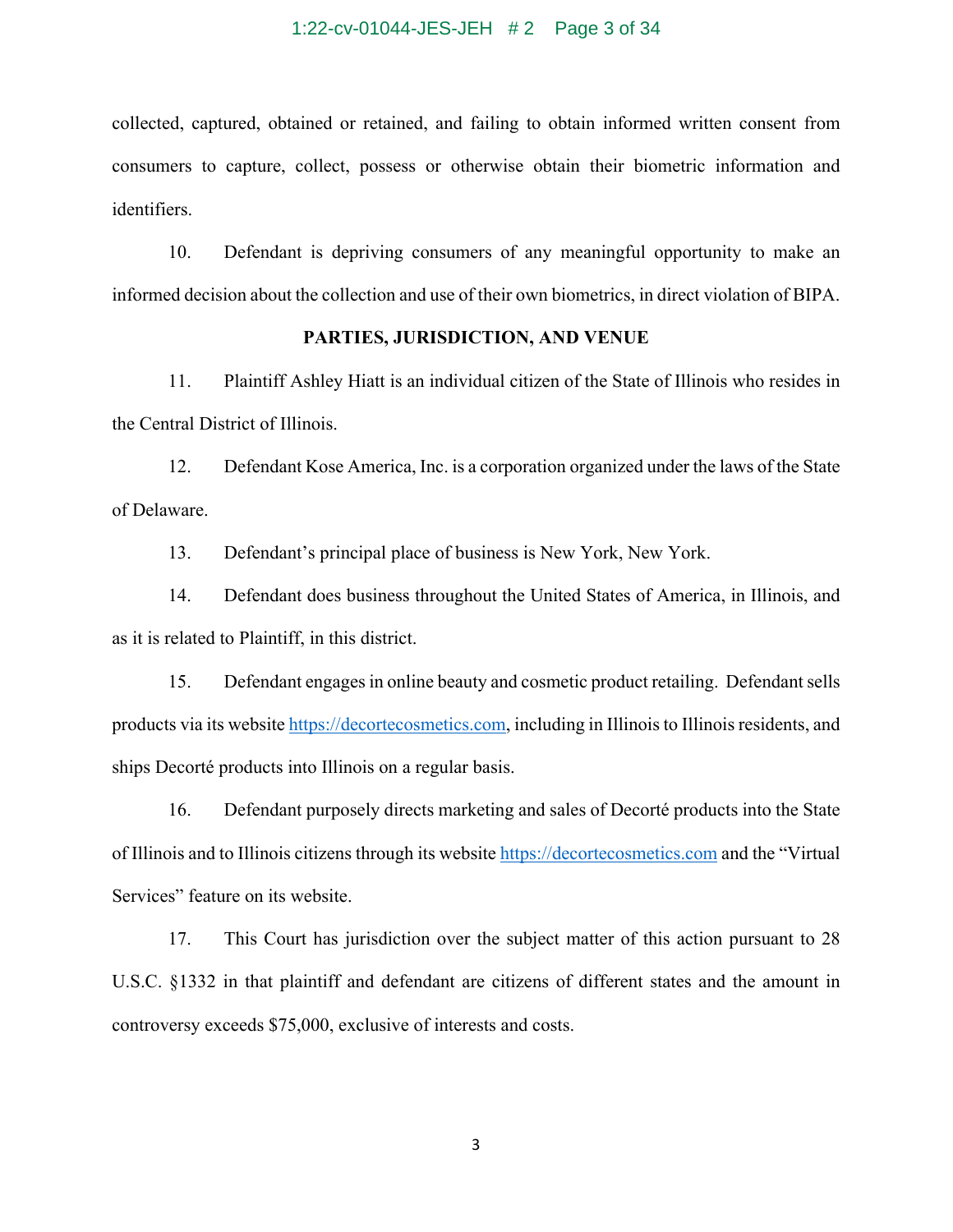## 1:22-cv-01044-JES-JEH # 2 Page 4 of 34

18. Jurisdiction is also proper in this Court pursuant to the Class Action Fairness Act, 28 U.S.C. §1332(d) ("CAFA"), because: (i) the proposed class consists of well over 100 members; (ii) the parties are minimally diverse, as members of the proposed class, including plaintiff, are citizens of a state different from defendant's home states; and (iii) the aggregate amount in controversy exceeds \$5,000,000, exclusive of interests and costs. The estimated number of Illinois residents impacted by Defendant's conduct in Illinois is at least 4,000.

19. This Court has personal jurisdiction over Defendant because, inter alia, the alleged tortious acts and conduct that are the subject of this action occurred in Illinois and Defendant does business in Illinois, targets business activity in Illinois, ships its products into Illinois, and purposefully avails itself of the laws, protections, and advantages of doing business in Illinois with Illinois consumers like Plaintiff.

20. Defendant's "Virtual Services" feature is offered directly to Illinois citizens. Defendant targets and uses its "Virtual Services" feature to help it sell Decorté products to Illinois citizens, and Defendant does in fact sell, ship and deliver Decorté products to Illinois citizens who use Defendant's "Virtual Services" feature.

21. Venue is proper in this District because Defendant conducts business transactions in this District, Defendant resides in this District within the meaning of 28 U.S.C.  $\S$  1391(c)(2) and the causes of action arose, in substantial part, in this District. Venue is additionally proper because plaintiff resides in this District.

### **DEFENDANT'S BIOMETRIC FACIAL-SCANNING OF ILLINOIS CONSUMERS**

22. Defendant is a subsidiary of Kose Corporation, a Japanese multinational personal care company whose products include cosmetics, skin care, and hair products.

23. Kose Corporation owns the Decorté brand.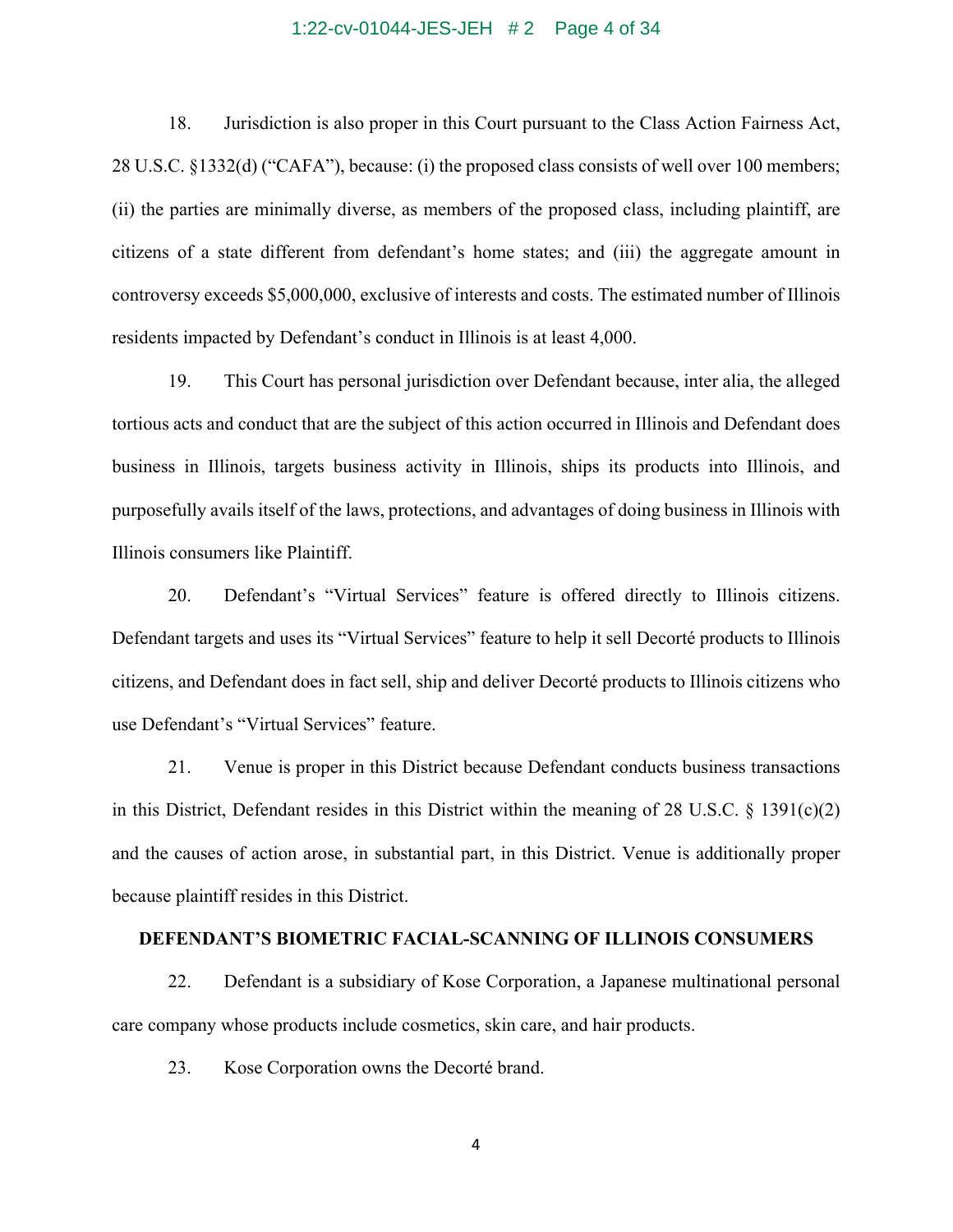### 1:22-cv-01044-JES-JEH # 2 Page 5 of 34

24. Defendant sells and distributes Decorté branded products in the United States, State of Illinois and this District.

25. Defendant uses a website<https://decortecosmetics.com/> to sell Decorté cosmetic products in the United States and in this District, including makeup, lip stick, and skin care products.

26. Defendant enters into a contractual relationship with each Illinois resident who makes a purchase from Defendant.

27. Defendant's website requires consumers who make a purchase to enter a shipping address, including the state and zip code. Illinois is one of the ship-to options from which consumers must choose.

28. Defendant's website offers free shipping to Illinois citizens and their Illinois mailing addresses for orders exceeding a certain dollar amount.

29. Defendant knowingly and intentionally sells and ships products into Illinois on a regular basis.

30. As part of Defendant's sales pitch on its website to consumers in Illinois like Plaintiff, and through the use of facial detection, facial recognition, augmented reality and artificial intelligence technology, Defendant offers a "Virtual Services" feature that allows consumers to virtually try on makeup and other products and to help select and buy beauty and cosmetics products.

31. As illustrated below, if a consumer uses their mobile phone to view a Decorté lipstick webpage [\(https://decortecosmetics.com/collections/lips/products/rouge-decorte-glow\)](https://decortecosmetics.com/collections/lips/products/rouge-decorte-glow), Defendant provides a link to its Virtual Try-On so that the consumer can virtually try on the various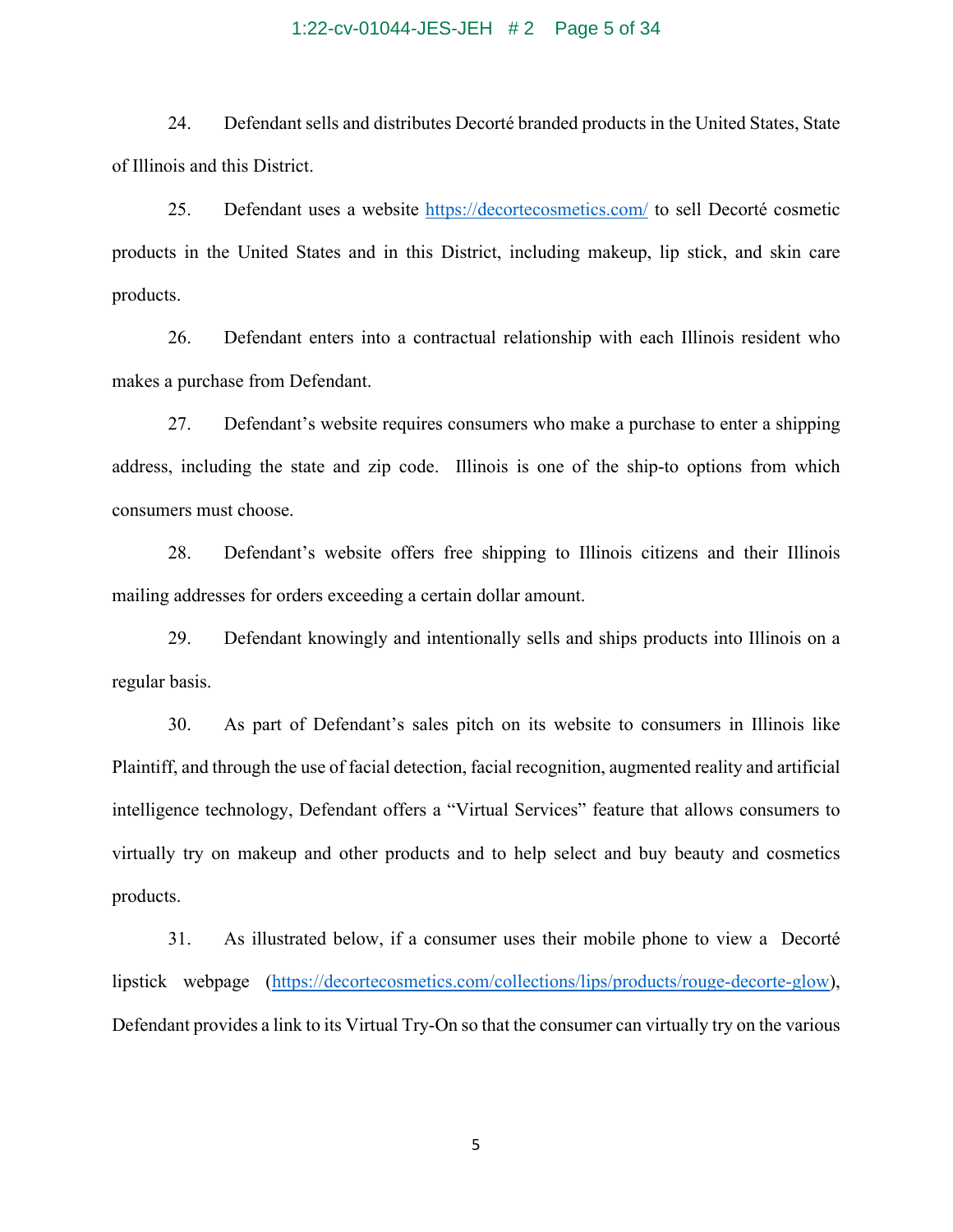colors offered in the particular lipstick product, as illustrated here on the left side and just above the lipstick:



(Image captured from Defendant's mobile website [\(https://decortecosmetics.com/collections/lips/products/rouge-decorte-glow\)](https://decortecosmetics.com/collections/lips/products/rouge-decorte-glow),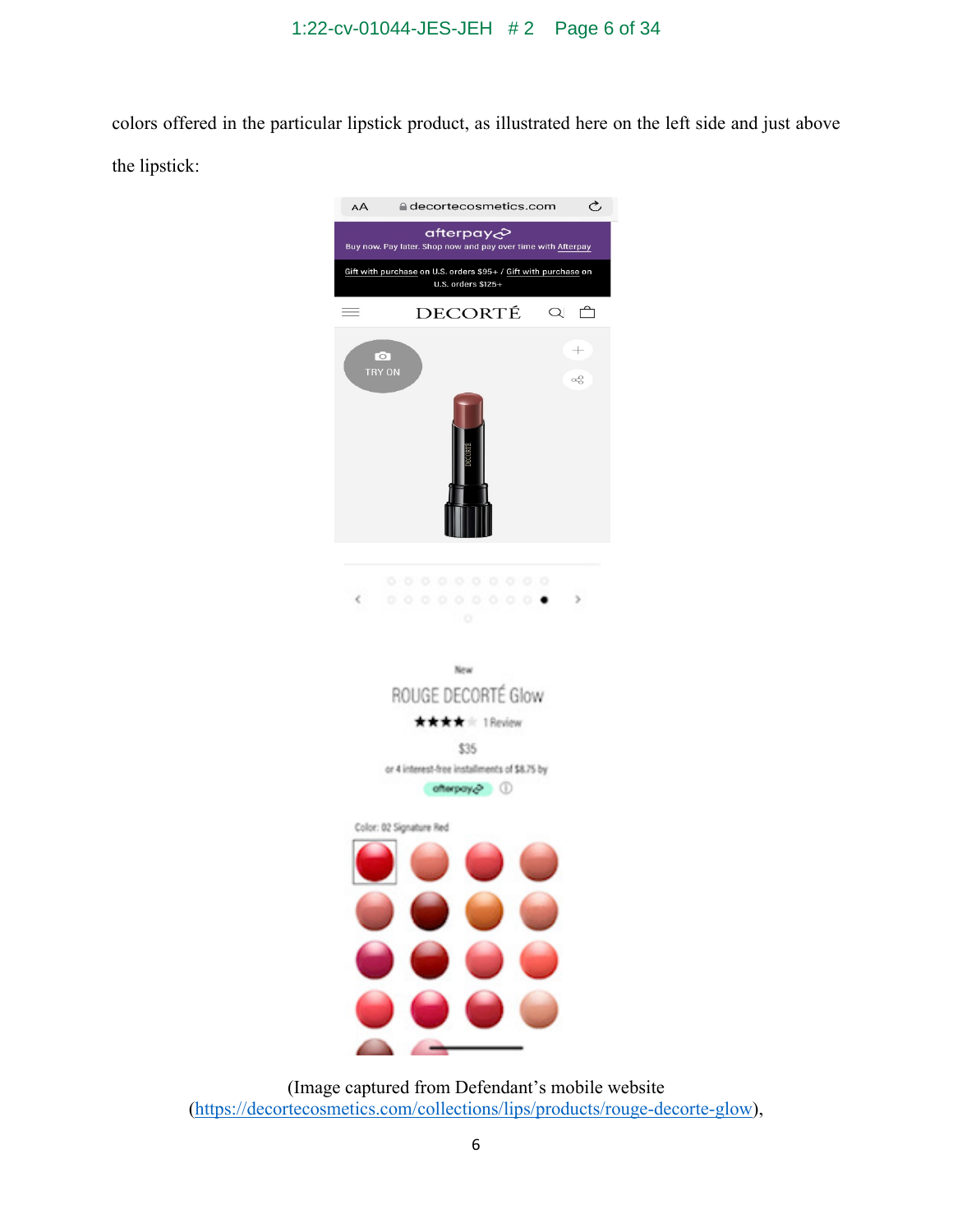last visited January 24, 2022)

32. By clicking on the "TRY-ON" hyperlink, users of Defendant's webpage are prompted with the following:



(Image captured from Defendant's mobile website [\(https://decortecosmetics.com/collections/lips/products/rouge-decorte-glow\)](https://decortecosmetics.com/collections/lips/products/rouge-decorte-glow), last visited January 24, 2022)

33. Defendant's Virtual Try-On feature is offered for various products such as eye shadow and lipstick.

34. The hyperlink to the Virtual Try-On feature is located on several of Defendant's mobile webpages for various cosmetics and beauty products.

35. When a visitor "Allows" Defendant to access the camera on their device when using the "Live Makeup" option or when a visitor uses the "Upload a Photo" option, Defendant collects,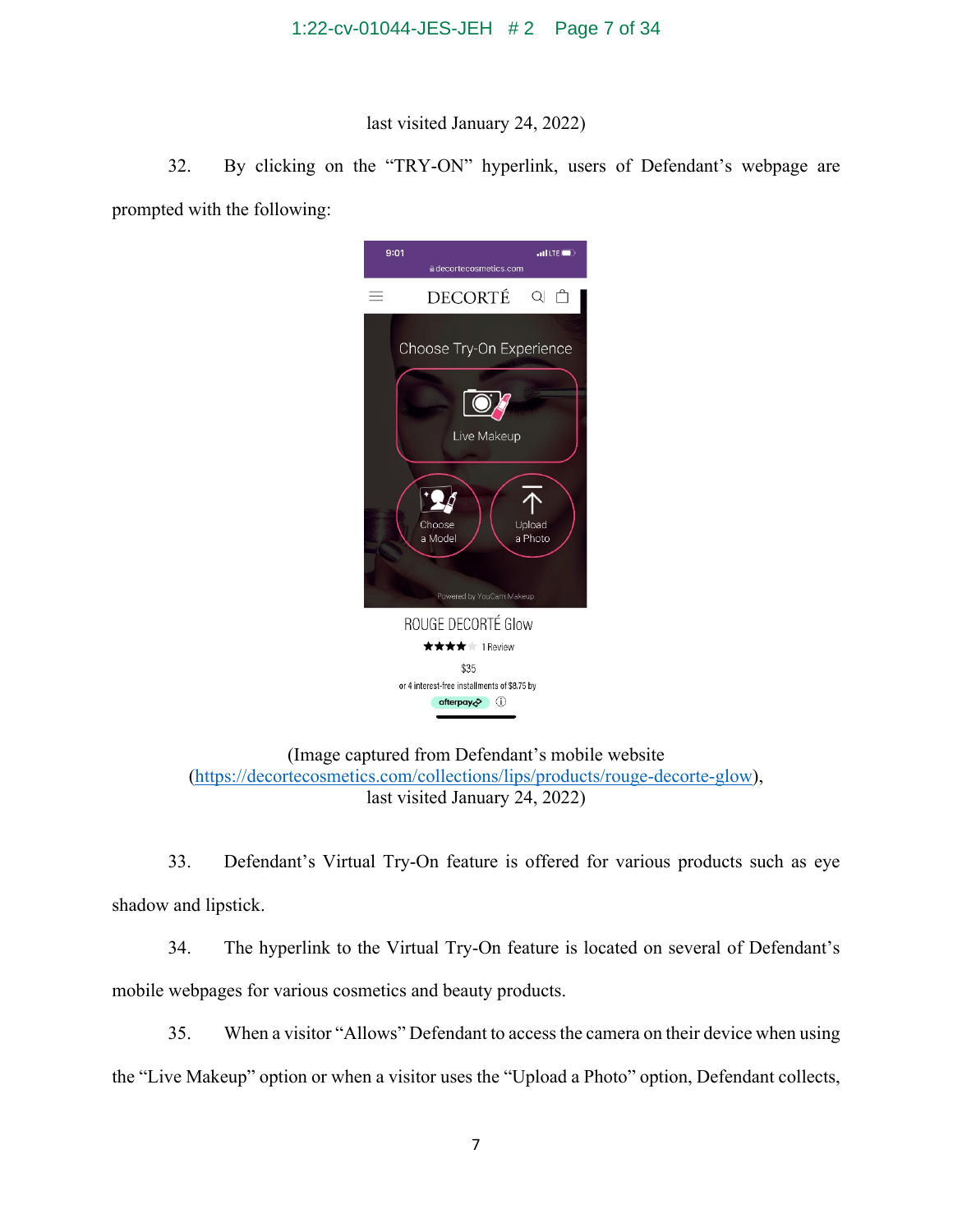# 1:22-cv-01044-JES-JEH # 2 Page 8 of 34

captures, possesses, or otherwise obtains a consumer's image and facial biometric data and identifiers in order to show the visitor how the product will look on his or her face.

36. If a consumer uses their mobile phone to view Defendant's virtual skincare diagnostics webpage [\(https://decortecosmetics.com/pages/skin-diagnostics-start\)](https://decortecosmetics.com/pages/skin-diagnostics-start), Defendant provides a link to its skin diagnostics webpage where the consumer can virtually try on the various colors offered in the particular lipstick product:

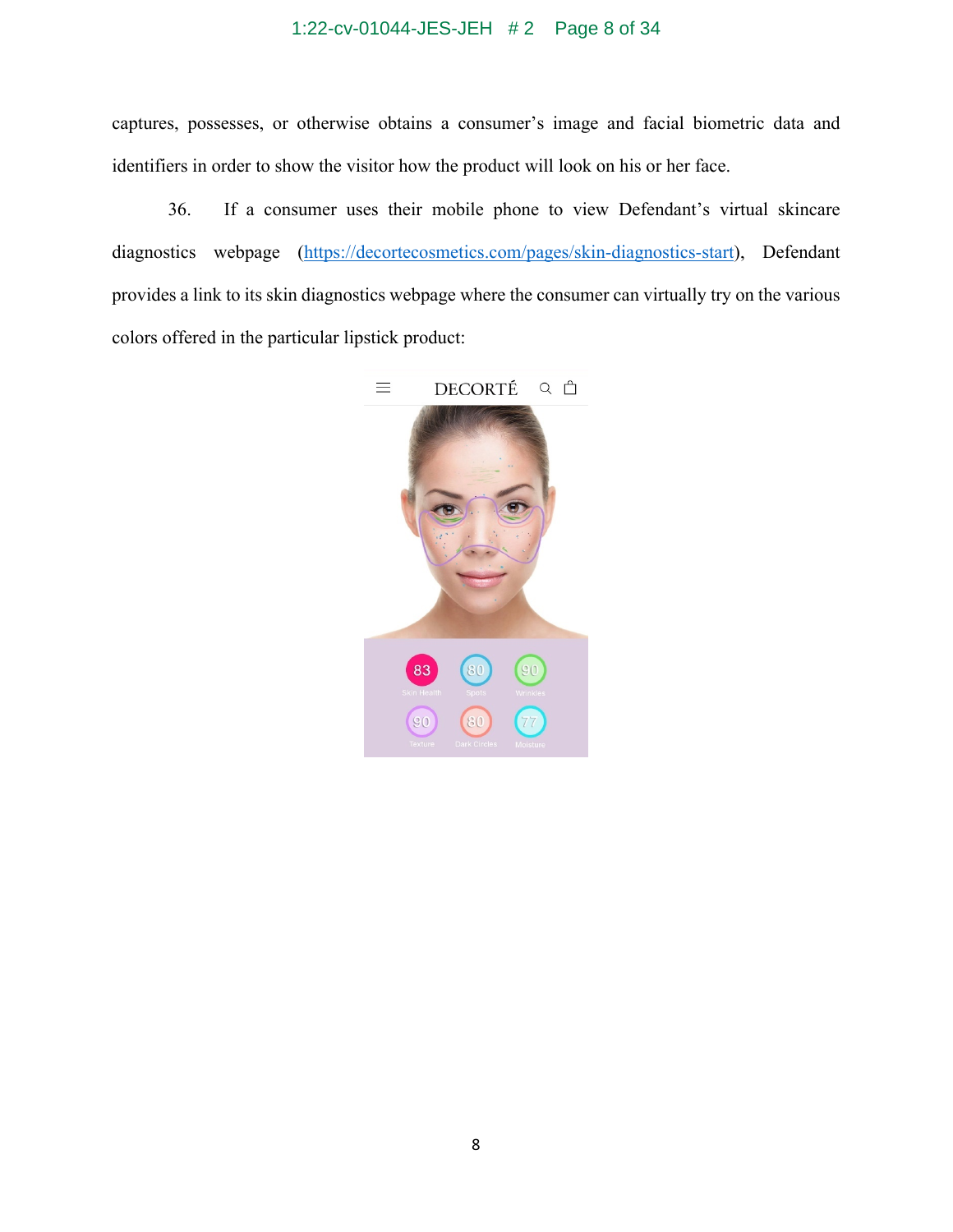

(Image captured from Defendant's mobile website [https://decortecosmetics.com/pages/skin](https://decortecosmetics.com/pages/skin-diagnostics-start)[diagnostics-start,](https://decortecosmetics.com/pages/skin-diagnostics-start) last visited January 24, 2022)

37. A consumer may start the skin diagnostics tool by clicking the "Get Started" option and submitting a "selfie" or photo of themselves.

38. Defendant's Virtual Services feature and technology uses an algorithm that scans the face in the consumer's photo, image or video to detect facial features or landmarks and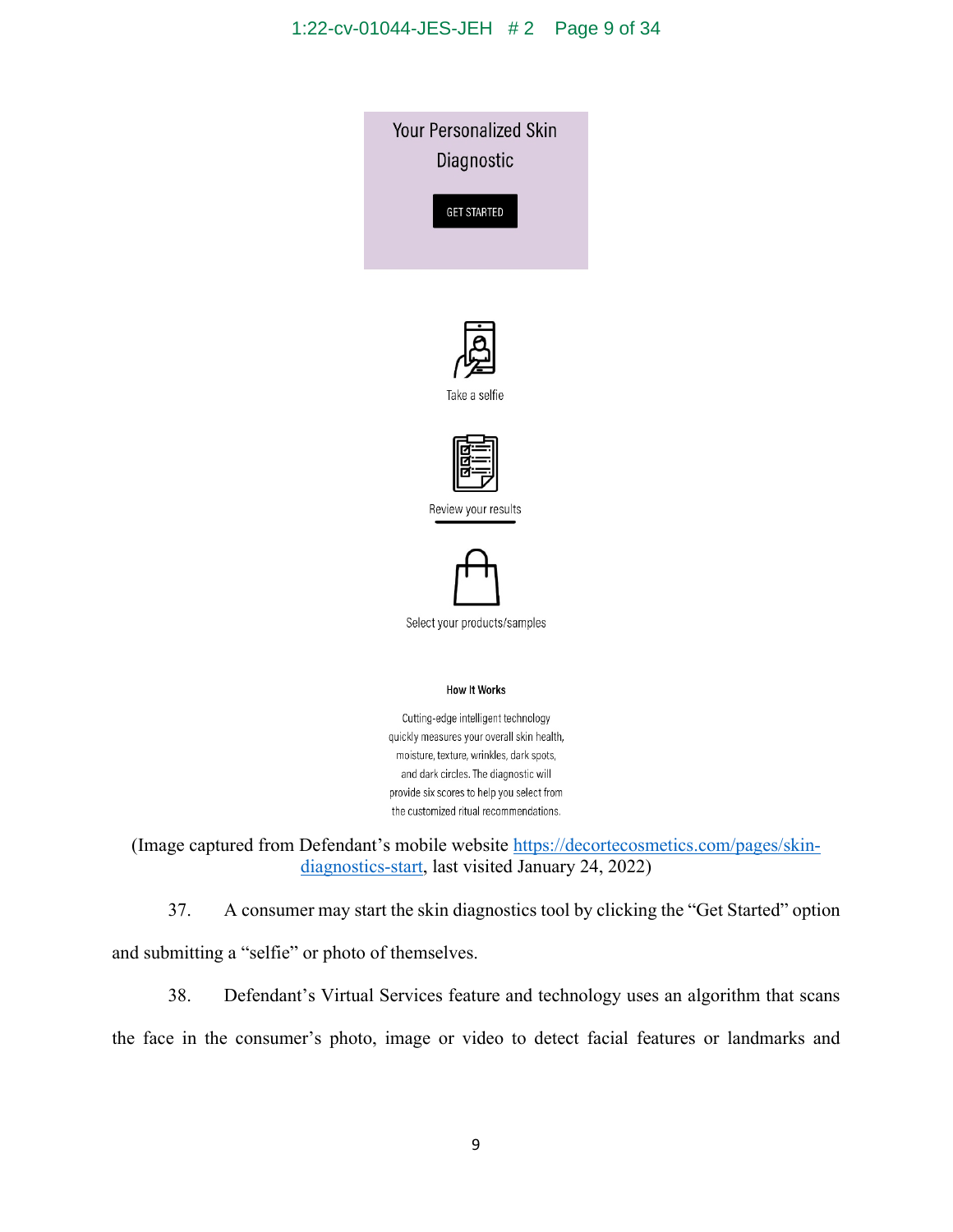calculates a unique digital map of the face (*i.e.*, a face template) based on geometric attributes such as the distance between various facial features.

39. In performing its function, Defendant's Virtual Services feature employs facial recognition and facial detection technology.

40. As shown on Defendant's webpage, at Defendant's choice in developing its Virtual Services tools, Defendant's Virtual Try-On tool and Skin Diagnostic tool is "powered" by YouCam Makeup:



41. On or about March 2, 2021, Defendant announced the launching of its virtual Skin Diagnostics feature and tool that used Perfect Corporation's YouCam technology.<sup>[1](#page-9-0)</sup>

42. In other words, in developing its Virtual Services, Defendant incorporated YouCam Makeup and YouCam software ("YouCam Makeup") into its Virtual Services try-on and skin diagnostic feature.

43. The YouCam Makeup application is owned by a Taiwanese artificial intelligence and augmented reality beauty tech solutions company (i.e., Perfect Corporation) that provides facial mapping and virtual try-on technology services for beauty brands, including Decorté.

<span id="page-9-0"></span><sup>1</sup> https://www.prnewswire.com/news-releases/decorte-partners-with-perfect-corp-to-launch-youcamsnew-artificial-intelligence-driven-skincare-diagnostic-technology-that-debuted-at-ces-2021- 301238229.html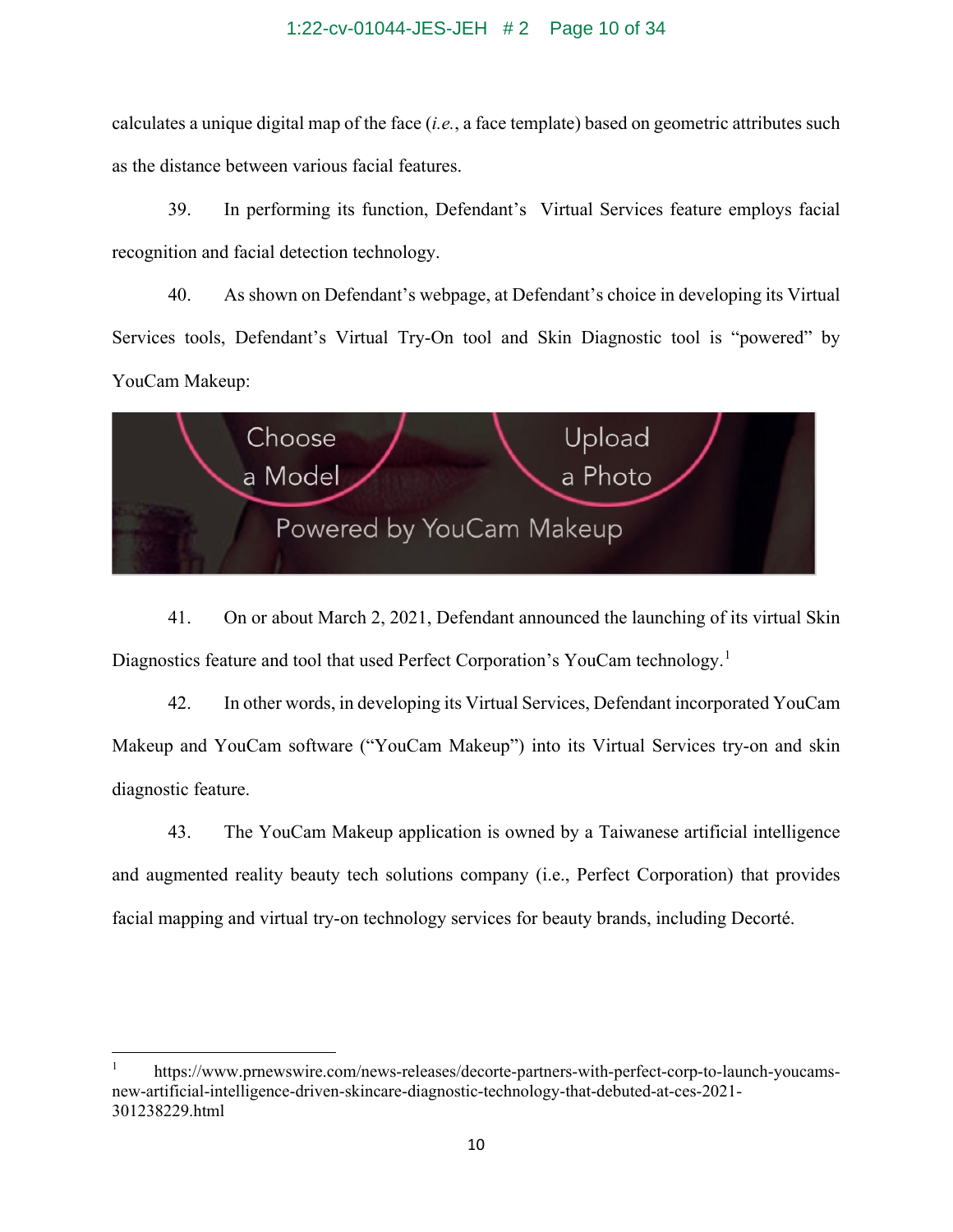### 1:22-cv-01044-JES-JEH # 2 Page 11 of 34

44. Defendant's Virtual Services feature uses software that utilizes facial geometry data, facial detection, and facial recognition technology to digitally apply cosmetic products to the images and real-time videos of consumers' faces.

 45. For example, the Virtual Services feature conducts a facial geometry scan of live camera images and photos and collects, captures or otherwise obtains datapoints from reading the geometry of the consumer's face, e.g., the distance between eyes, the distance from forehead to chin, etc. The Virtual Services also identifies and records data and identifiers regarding facial landmarks on a consumer's face. The Virtual Services technology collects, captures, obtains and uses this data and these datapoints and identifiers in the process of digitally applying the beauty products to a customer's face in the image.

46. The YouCam Makeup application and technology operates by collecting, capturing, obtaining and recording the facial landmarks and facial geometry of faces in the Virtual Services users' photos and images, regardless of whether the photo or image is taken by web or phone camera while using the Virtual Services feature, uploaded to the feature, or captured via a live web or phone camera feed. These facial-geometry scans are used to identify the shape and features of the user's face in order to accurately overlay the virtual makeup product onto the image provided. This technology is illustrated by the website of the YouCam Makeup developer:

#### **Precise Virtual Try-On Powered by Patented Face Tracking Tech**

- $\vee$  Powered by AI deep learning tech
- ✓ Jitter-free & lag-free face tracking
- $\checkmark$  Ultra precise tracking in real-time
- ✓ Optmized for all ages and ethnicities

#### **LEARN MORE**  $\rightarrow$



The patented AgileFace® Tracking technology creates a hyper-realistic AR virtual makeover shopping experience.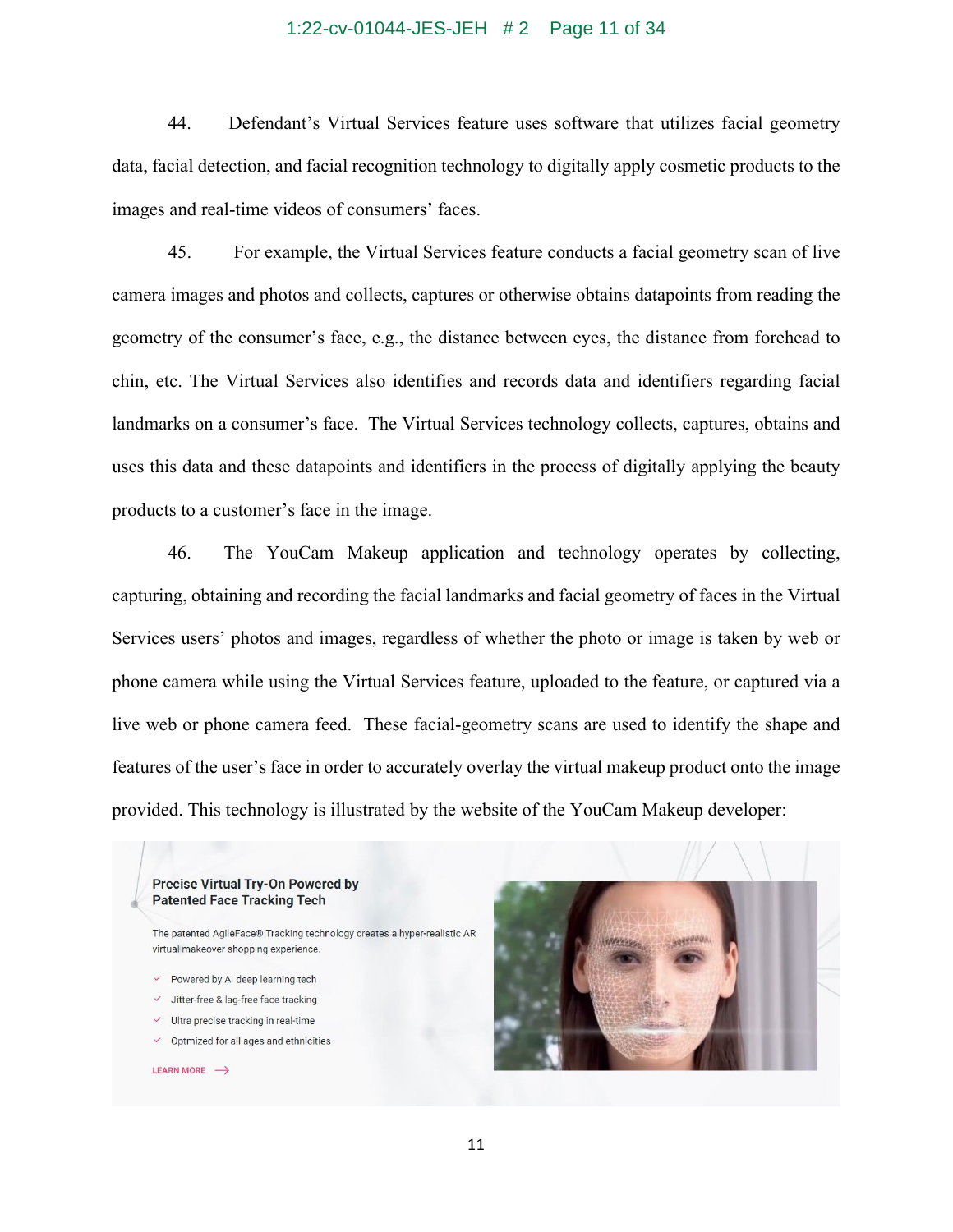### 1:22-cv-01044-JES-JEH # 2 Page 12 of 34

(Image captured from [https://www.perfectcorp.com/business/products/virtual-makeup,](https://www.perfectcorp.com/business/products/virtual-makeup) last visited on January 19, 2022)

47. According to the developer of YouCam Makeup, the application uses "proprietary AgileFace technology to deliver ultra-accurate face tracking" and "precise makeup product application that stays in the correct position with head movements, allowing them to examine the look and see the tutorials form multiple angles."<sup>[2](#page-11-0)</sup>

48. According to one article, the YouCam Makeup application previously "use[d] 100 points to tracking on the face for facial recognition and skin-tone matching. Its technology can recognize the role of lighting and recommend products for users' specific skin types and concerns."[3](#page-11-1)

49. Currently, as stated on the YouCam developer's website, the YouCam Makeup application now uses "Over 200+ facial landmark tracking points in real-time" to detect, track, collect, capture and obtain unique facial landmarks and facial geometry of consumers:



(Image captured on Perfect Corporation's website

<span id="page-11-0"></span><sup>2</sup> Perfect Corp., YouCam Tutorial,<https://www.perfectcorp.com/business/products/youcam-tutorial> (last visited January 18, 2022).

<span id="page-11-1"></span><sup>&</sup>lt;sup>3</sup> Leah Prinzivalli, How YouCam Makeup is building a beauty AR empire, Glossy (July 5, 2018), https://www.glossy.co/new-face-of-beauty/how-youcam-makeup-is-building-a-beauty-ar-empire/.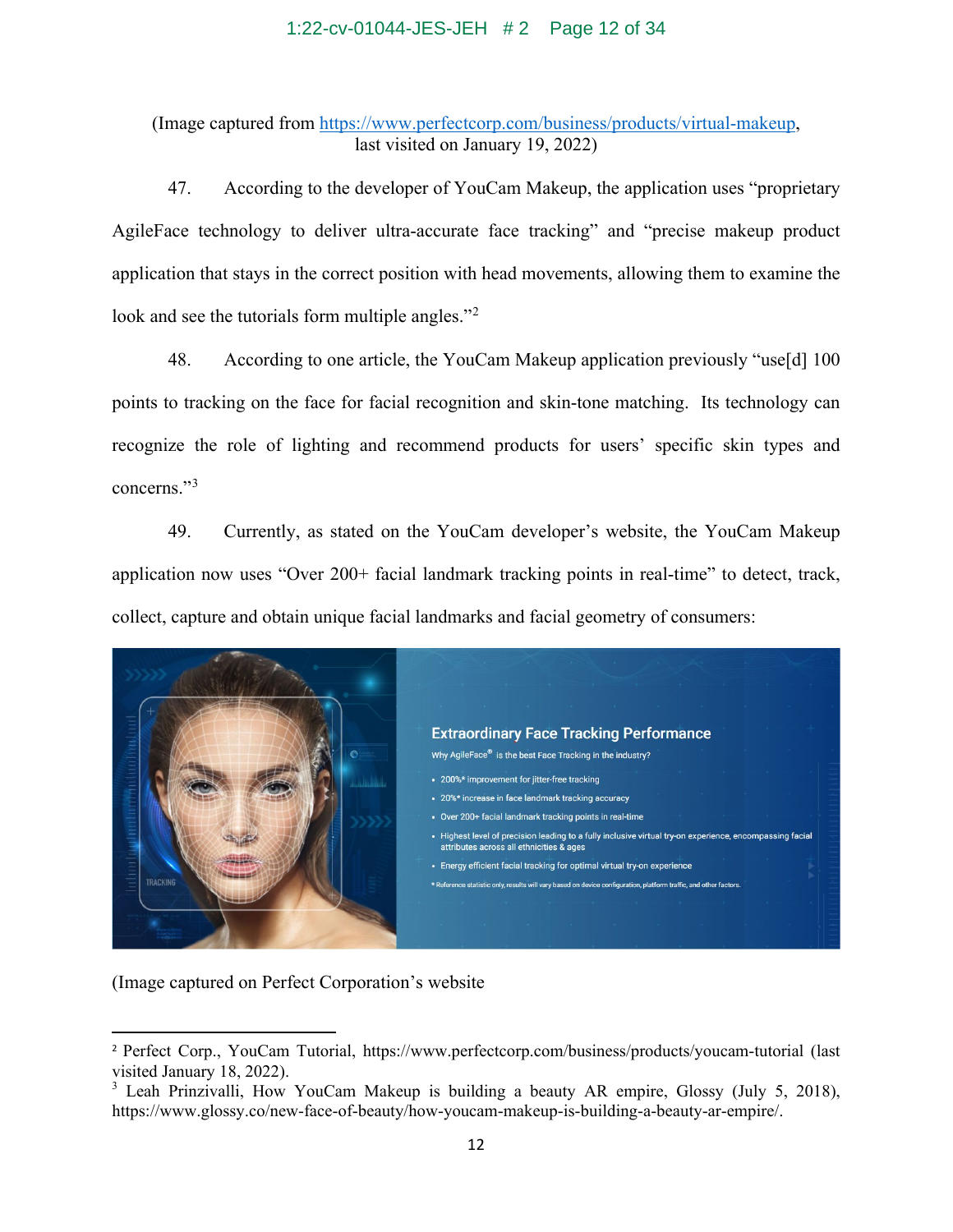### 1:22-cv-01044-JES-JEH # 2 Page 13 of 34

[https://www.perfectcorp.com/business/technologies/agile-face-tracking,](https://www.perfectcorp.com/business/technologies/agile-face-tracking) last visited January 18, 2022)

50. The developer of the YouCam Makeup application markets its product and service in part on YouCam Makeup's ability to capture, obtain, and use consumers' unique facial landmarks, geometry and identifiers of consumers to market products to them.

51. As the developer of the YouCam Makeup application states on its website, the YouCam Makeup technology uses AgileFace face tracking technology and "AgileFace is a patentpending face tracking technology that enables an ultra-accurate virtual makeover with extreme performance." ([https://www.perfectcorp.com/business/technologies/agile-face-tracking,](https://www.perfectcorp.com/business/technologies/agile-face-tracking) last visited January 18, 2022).

52. The January 21, 2020 trademark application for the mark "AgileFace," filed with the United States Patent and Trade Office, describes the YouCam Makeup software program associated with the AgileFace mark as follows: "Computer software, downloadable computer software, mobile application software and software development kit for image capturing, tracking, recognition and post-processing" and "Software as a service for image capturing, tracking, recognition and post-processing; computer and mobile device software application design for image capturing, tracking, recognition and post-processing."[4](#page-12-0)

53. The YouCam Makeup application uses facial recognition and facial detection technology to detect, capture, obtain and track unique facial data and facial identifiers of individuals who use the application.

<span id="page-12-0"></span><sup>4</sup> [https://uspto.report/TM/90195994/APP20200924103041/\)](https://uspto.report/TM/90195994/APP20200924103041/)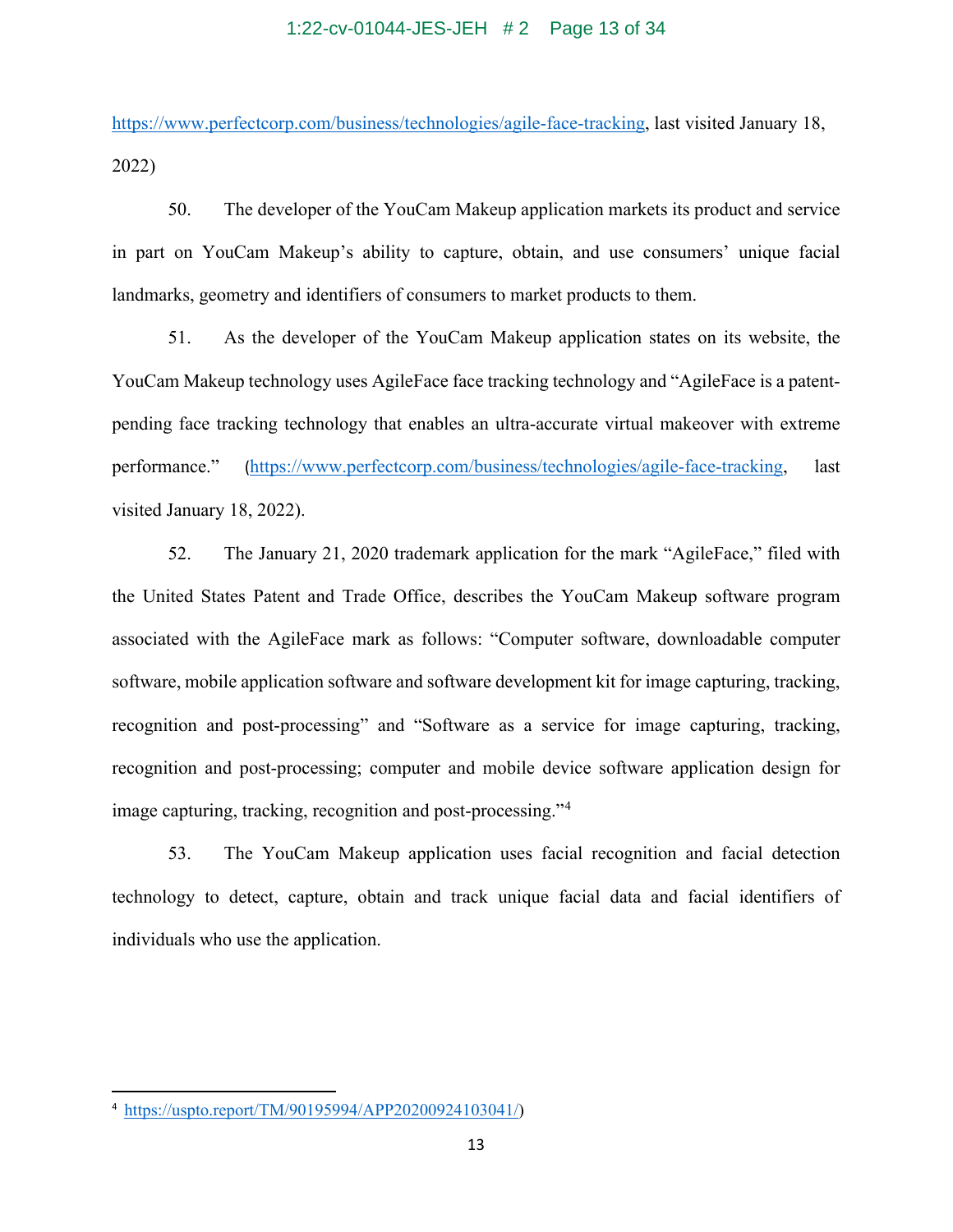### 1:22-cv-01044-JES-JEH # 2 Page 14 of 34

54. Defendant and its Virtual Tester use facial recognition and facial detection technology to detect, capture, obtain and track unique facial data and facial identifiers of the individuals who use the Virtual Tester feature.

55. The facial data and identifiers that Defendant and its Virtual Tester detects, captures, collects, tracks or obtains is Biometric Information and Biometric Data as defined by BIPA.

56. The YouCam App developer even states in its privacy policy that the technology and application "collects, processes, and stores your Biometric Information through our mobile applications…For example, our YouCam Makeup application allows users to undergo a true-tolife virtual makeover using our world-class facial mapping technology. Specifically, for the processing of facial characteristics information, we will only detect your facial feature vectors in order to apply real-time virtual try-on effects thereon, upon your usage of our Apps." [\(https://www.youcamapps.com/info/privacy.action,](https://www.youcamapps.com/info/privacy.action) last visited January 19, 2022.<sup>[5](#page-13-0)</sup>

57. Defendant, however, does not inform or provide written notice to consumers who use its Virtual Services feature that it is collecting, capturing, tracking or obtaining unique facial geometry and facial landmark data and information or the specific purpose and length of term for which Defendant's Virtual Services platform is capturing, collecting, tracking, possessing, obtaining or using such data and information. Nor does Defendant obtain consumers' informed written consent before capturing, collecting, tracking or otherwise obtaining such data and information.

<span id="page-13-0"></span><sup>&</sup>lt;sup>5</sup> The Youcamapps website and privacy policy webpage are not part of or hyperlinked to Defendant's https://decortecosmetics.com webpages.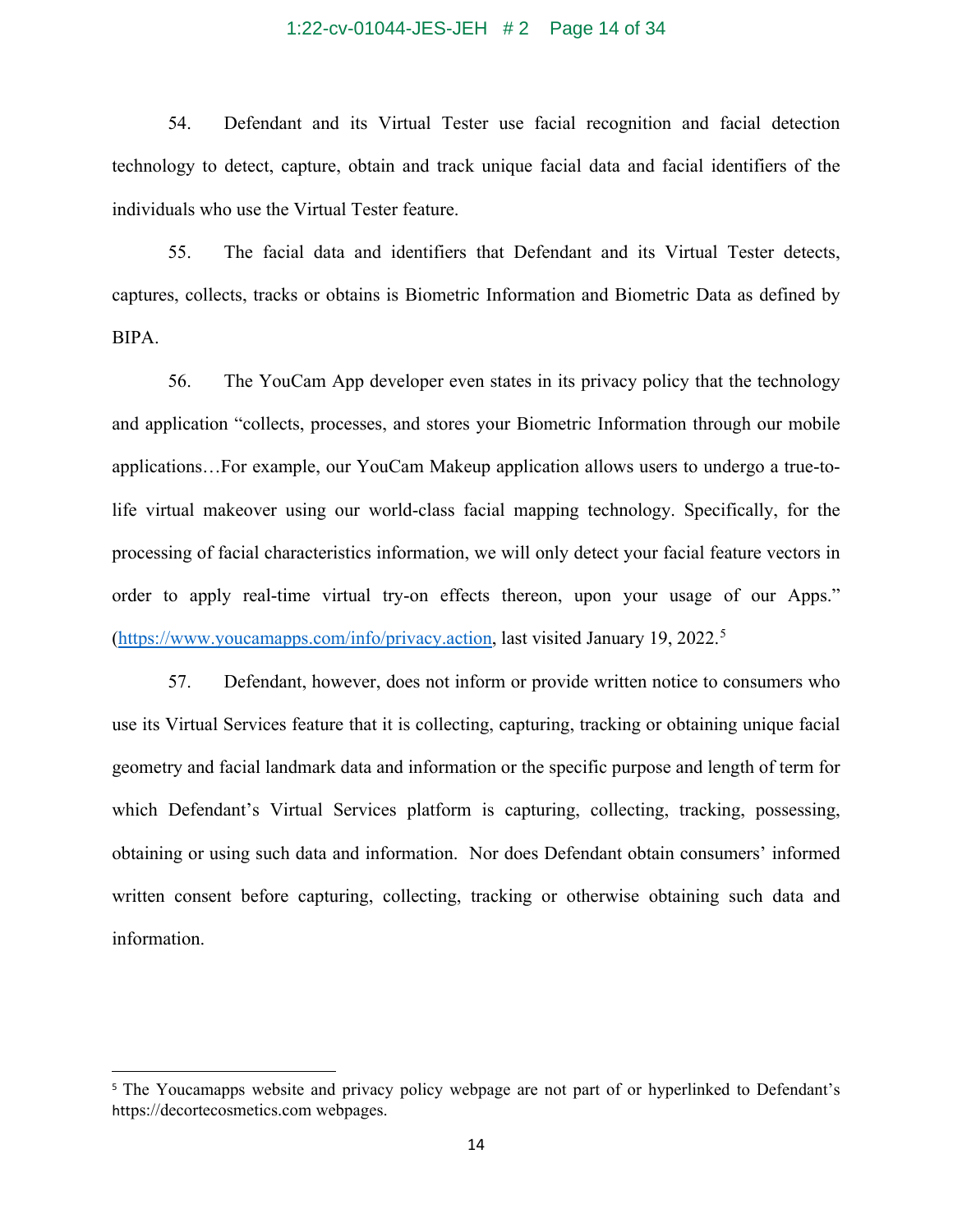#### 1:22-cv-01044-JES-JEH # 2 Page 15 of 34

58. Companies that collect, capture, possess, or otherwise obtain the biometric information and identifiers of online visitors are required to inform them and then obtain sufficient consent before collecting, capturing, possessing, or otherwise obtaining such personal data.

59. Moreover, companies generally need to notify such individuals about the specific purpose and length of time that the data will be collected, stored, used, or otherwise obtained. As set forth herein, Defendant did not undertake any of these practices.

### **SUBSTANTIVE ALLEGATIONS**

60. Much like fingerprints, voiceprints, and retinal patterns, facial geometry, facial identifiers and each face template is unique to, and can be used to identify, a particular person.

61. BIPA expressly obligates Defendant to obtain an executed, written release from an individual, prior to capturing, collecting, obtaining and/or storing of an individual's biometric identifiers or biometric information, especially a facial geometry scan and biometric information and identifiers derived from it.

62. BIPA obligates Defendant to inform its Virtual Services users in writing that a biometric identifier or biometric information is being collected, captured and/or obtained; to tell its potential customers in writing how long it will use and/or store their biometric data or information and any purposes for which biometric information is being captured, collected, obtained or used; and to make available a written policy disclosing when it will permanently destroy such information.

63. BIPA makes all of these requirements a *precondition* to the collection or recording of face geometry scans or other associated biometric information.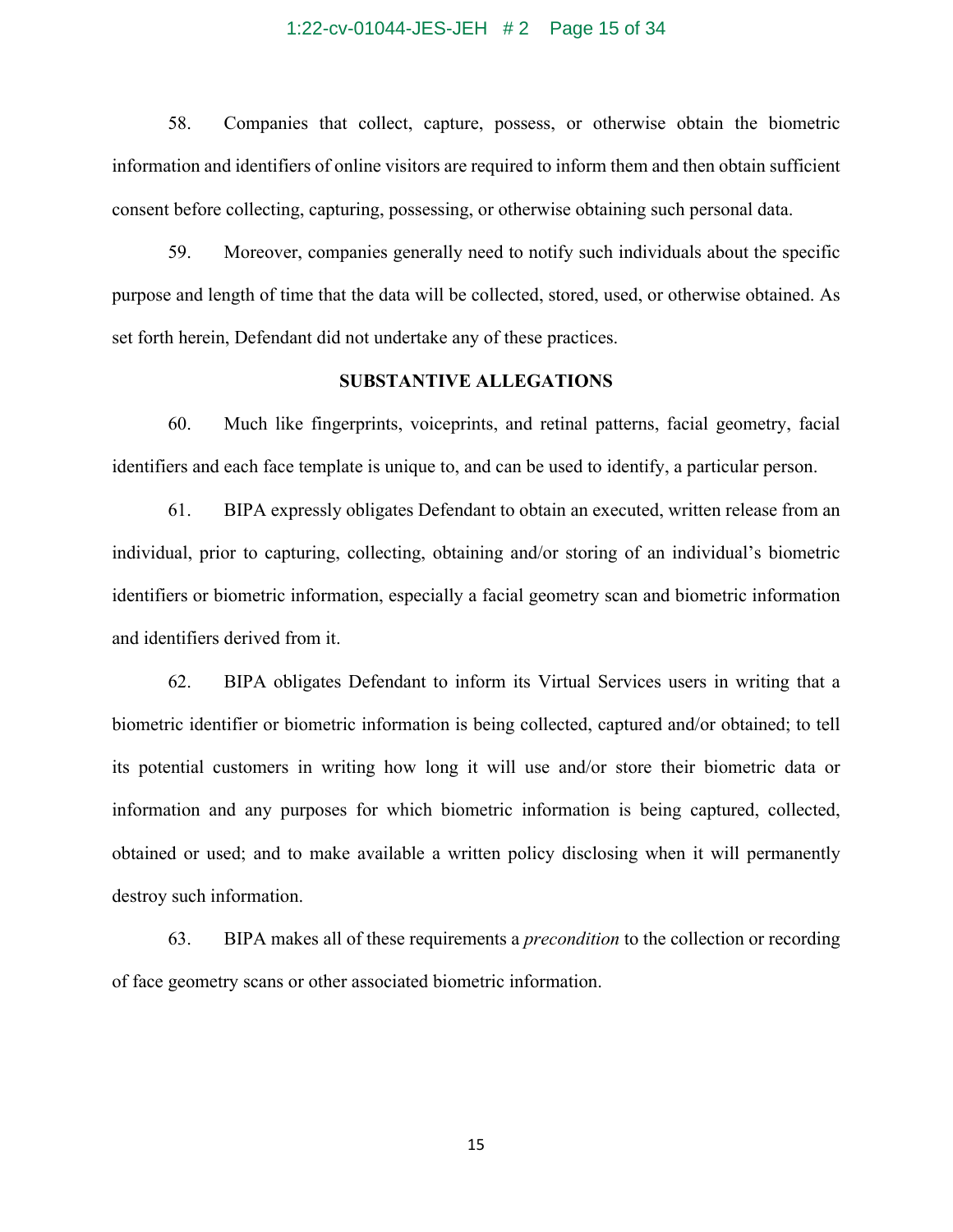### 1:22-cv-01044-JES-JEH # 2 Page 16 of 34

64. Under the Act, no biometric identifiers or biometric information may be captured, collected, purchased, obtained, or used if these pre-capture, pre-collection, pre-storage, or preobtainment requirements are not met.

65. There is no realistic way, absent surgery, to reassign someone's facial biometric data.

66. A person can obtain a new social security number, but not a new face, which makes the protection of, and control over, biometric identifiers and biometric information critical.

67. In direct violation of BIPA, Defendant captured, collected, received through trade, and/or otherwise obtained biometric identifiers or biometric information of their Illinois customers or potential customers, like Plaintiff, without properly obtaining the required informed written consent, and without making the required disclosures concerning the collection, storage, use, or destruction of biometric identifiers or information.

68. Moreover, Defendant caused these biometrics to be associated with consumers, along with other consumer information.

69. The Virtual Services feature on Defendant's website captures, collects and/or otherwise obtains the facial geometry and related biometric information and identifiers of users without proper consent and in direct violation of BIPA.

70. Each facial geometry scan and face template, as described above, constitutes a "biometric identifier" and "biometric information" under BIPA. See 740 ILCS 14/10.

71. Defendant has no written policy, made available to the public, which discloses its retention schedule and/or guidelines for retaining and then permanently destroying consumer biometric identifiers and information that complies with the requirements of BIPA.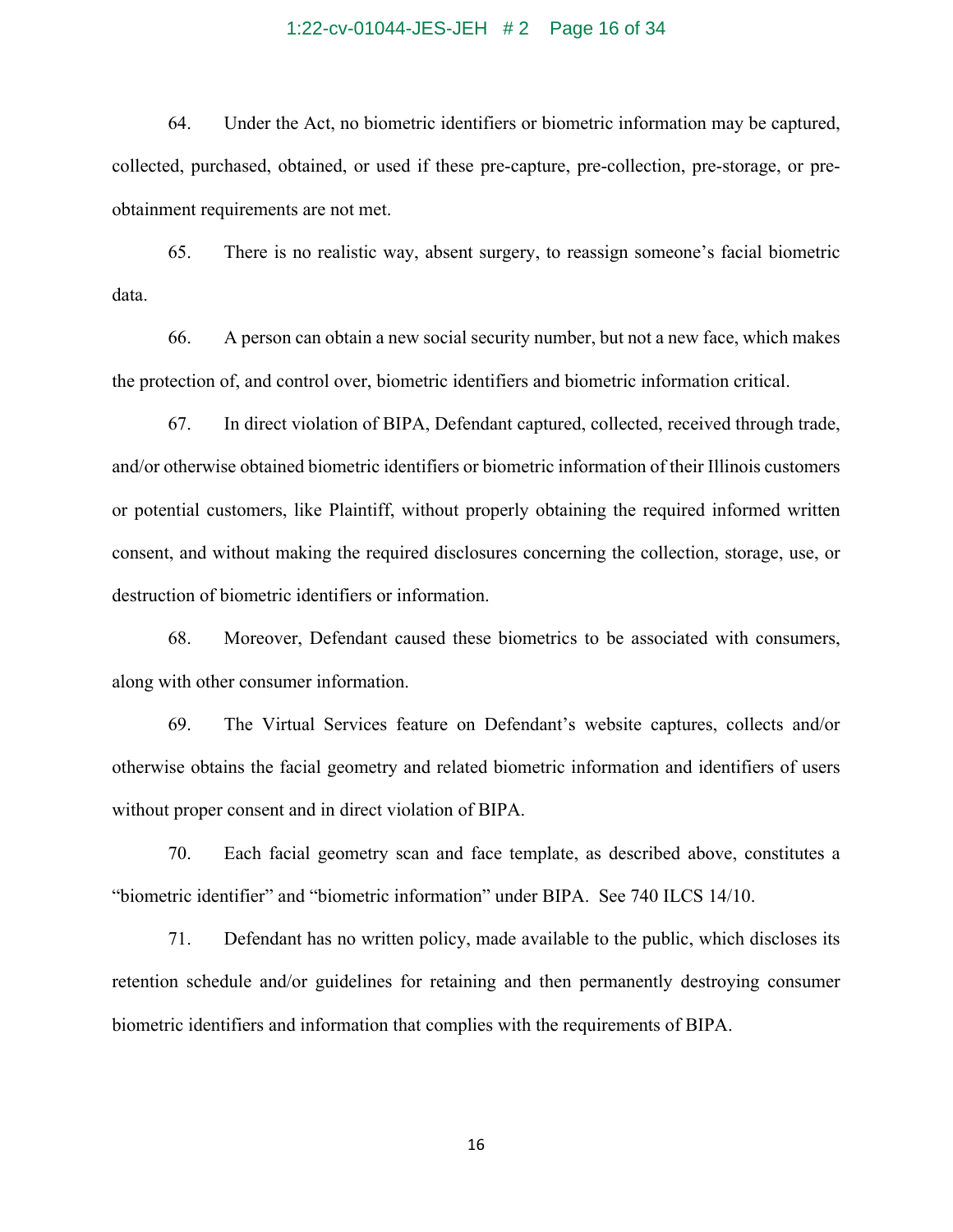#### 1:22-cv-01044-JES-JEH # 2 Page 17 of 34

72. Plaintiff and the putative Class are aggrieved by Defendant's failure to destroy their biometric data when the initial purpose for collecting or obtaining such data has been satisfied or within three years of the consumers' last interactions with the company, whichever occurs first.

73. Plaintiff seeks damages and injunctive relief for Defendant's BIPA violations, for herself and all those similarly situated.

### **PLAINTIFF SPECIFIC ALLEGATIONS**

74. Plaintiff has, at relevant times, had her facial geometry data, biometric information and biometric identifiers collected, captured, obtained, tracked and used by Defendant.

75. On January 6, 2022, Plaintiff used Defendant's Virtual Service feature on Defendant's website.

76. When visiting Defendant's mobile website on January 6, 2022, Plaintiff used the Virtual Try-On feature to virtually try on Decorté lipstick. Plaintiff used the "Take a selfie" option (as illustrated in paragraph 36 above) and took a "selfie" of her face which Defendant's Virtual Try-On feature accessed and processed.

77. When Plaintiff used the Virtual Services feature, Defendant unlawfully obtained and used her biometrics when Defendant scanned Plaintiff's facial geometry and used her facial geometry and landmarks, detected from her image, to apply the product to her face.

78. When Plaintiff used Defendant's Virtual Services feature, Defendant never asked her to consent to Defendant capturing, collecting, tracking, obtaining, using, storing and/or sharing her facial geometry, biometric identifiers or biometric information.

79. Defendant has never informed Plaintiff of the specific purposes or length of time for which Defendant captured, collected, tracked, obtained, stored and/or used her facial geometry and landmark data, biometric identifiers or biometric information.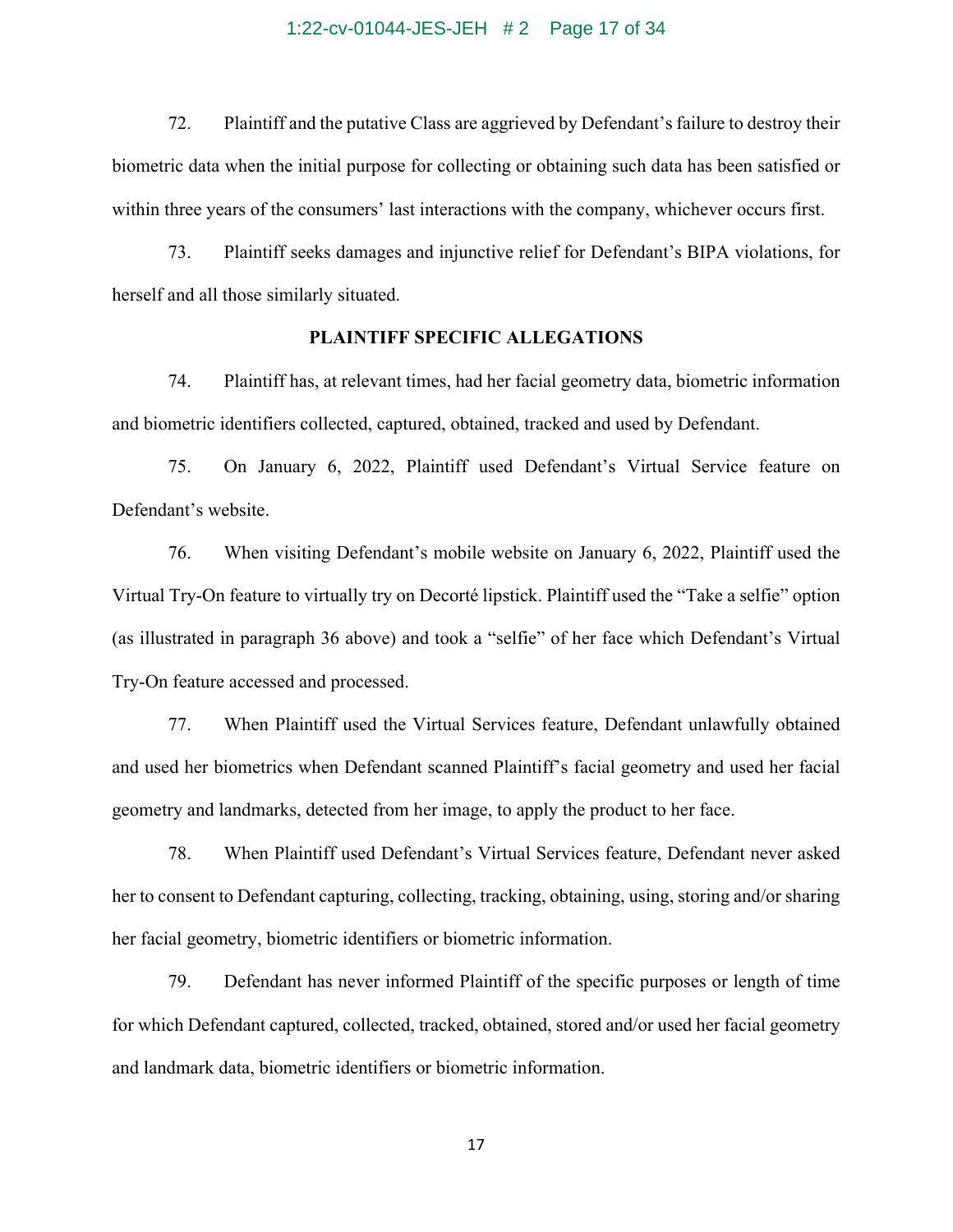### 1:22-cv-01044-JES-JEH # 2 Page 18 of 34

80. Defendant has never informed Plaintiff of any specific biometric data retention policy developed by Defendant, nor has she ever been informed of whether Defendant will ever permanently delete her facial geometry and landmark data, biometric identifiers or biometric information.

81. Defendant has never provided Plaintiff with, nor did she ever sign, a written release allowing Defendant to collect, capture, track or otherwise obtain her facial geometry, biometric identifiers or biometric information.

82. Plaintiff has continuously and repeatedly been exposed to the risks and harmful conditions created by Defendant's violations of BIPA as alleged herein.

# **THE PRIVACY POLICY MAKES NO MENTION OF BIOMETRICS AND DO NOT COMPLY WITH BIPA REQUIREMENTS**

83. At the bottom of the webpage for Decorté products [\(https://decortecosmetics.com\)](https://www.kate-global.net/sg/) is a hyperlink to, inter alia, a "Terms and Conditions" webpage and a "Privacy Policy" webpage.<sup>[6](#page-17-0)</sup>

84. The Terms and Conditions and Privacy Policy webpages fail to make any mention of biometrics or facial geometry or identifiers whatsoever.

85. Neither the Terms and Conditions nor the Privacy Policy webpage state or inform the consumer that in processing photographs, images or live viewings of a consumer's face in Defendant's Virtual Services technology, Defendant tracks, captures, collects, possesses or obtains their facial geometry data, biometric information or biometric identifiers.

86. Neither the Terms and Conditions nor the Privacy Policy webpage state or inform the consumer that Defendant tracks their facial geometry, biometric information or biometric identifiers.

<span id="page-17-0"></span><sup>6</sup> [https://decortecosmetics.com/pages/terms-conditions,](https://decortecosmetics.com/pages/terms-conditions) [https://decortecosmetics.com/pages/privacy](https://decortecosmetics.com/pages/privacy-policy)[policy,](https://decortecosmetics.com/pages/privacy-policy) last visited January 24, 2022.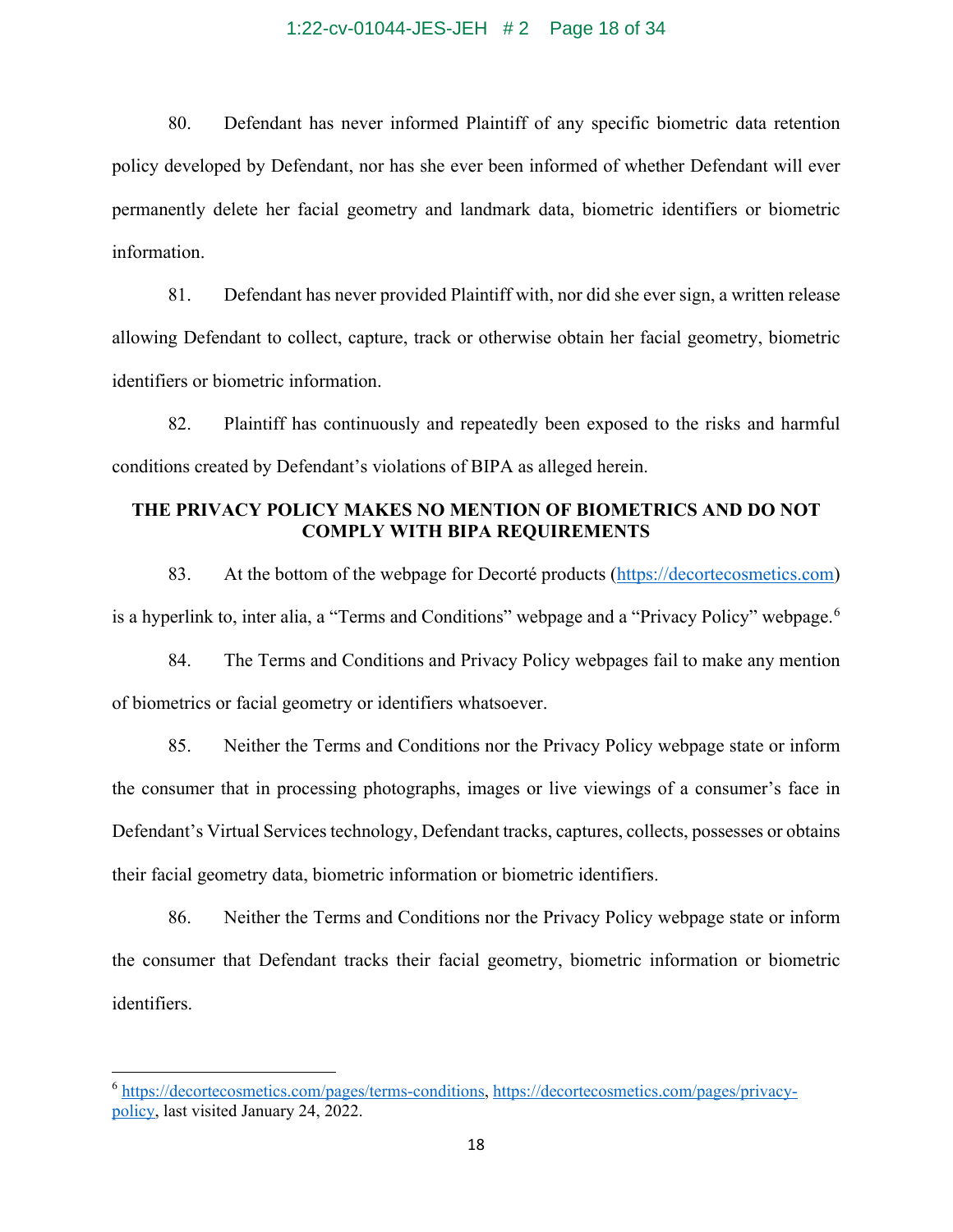#### 1:22-cv-01044-JES-JEH # 2 Page 19 of 34

87. Neither the Terms and Conditions nor the Privacy Policy webpage state or inform the consumer that Defendant captures their facial geometry, biometric information or biometric identifiers.

88. Neither the Terms and Conditions nor the Privacy Policy webpage state or inform the consumer that Defendant collects their facial geometry, biometric information or biometric identifiers.

89. Neither the Terms and Conditions nor the Privacy Policy webpage state or inform the consumer that Defendant possesses via its YouCam Makeup application their facial geometry, biometric information or biometric identifiers.

90. Neither the Terms and Conditions nor the Privacy Policy webpage state or inform the consumer that Defendant obtains their facial geometry, biometric information or biometric identifiers.

91. Neither the Terms and Conditions nor the Privacy Policy webpage state or inform the consumer that Defendant stores their facial geometry, biometric information or biometric identifiers.

92. Neither the Terms and Conditions nor the Privacy Policy webpage state or inform the consumer that Defendant shares their facial geometry and biometric information or biometric identifiers.

93. Neither the Terms and Conditions nor the Privacy Policy webpage state or inform the consumer that Defendant uses their unique facial geometry data, biometric information or biometric identifiers.

94. While Defendant fails to have the BIPA required publicly-accessible retention and destruction schedules or informed written consent, the developer of the YouCam Makeup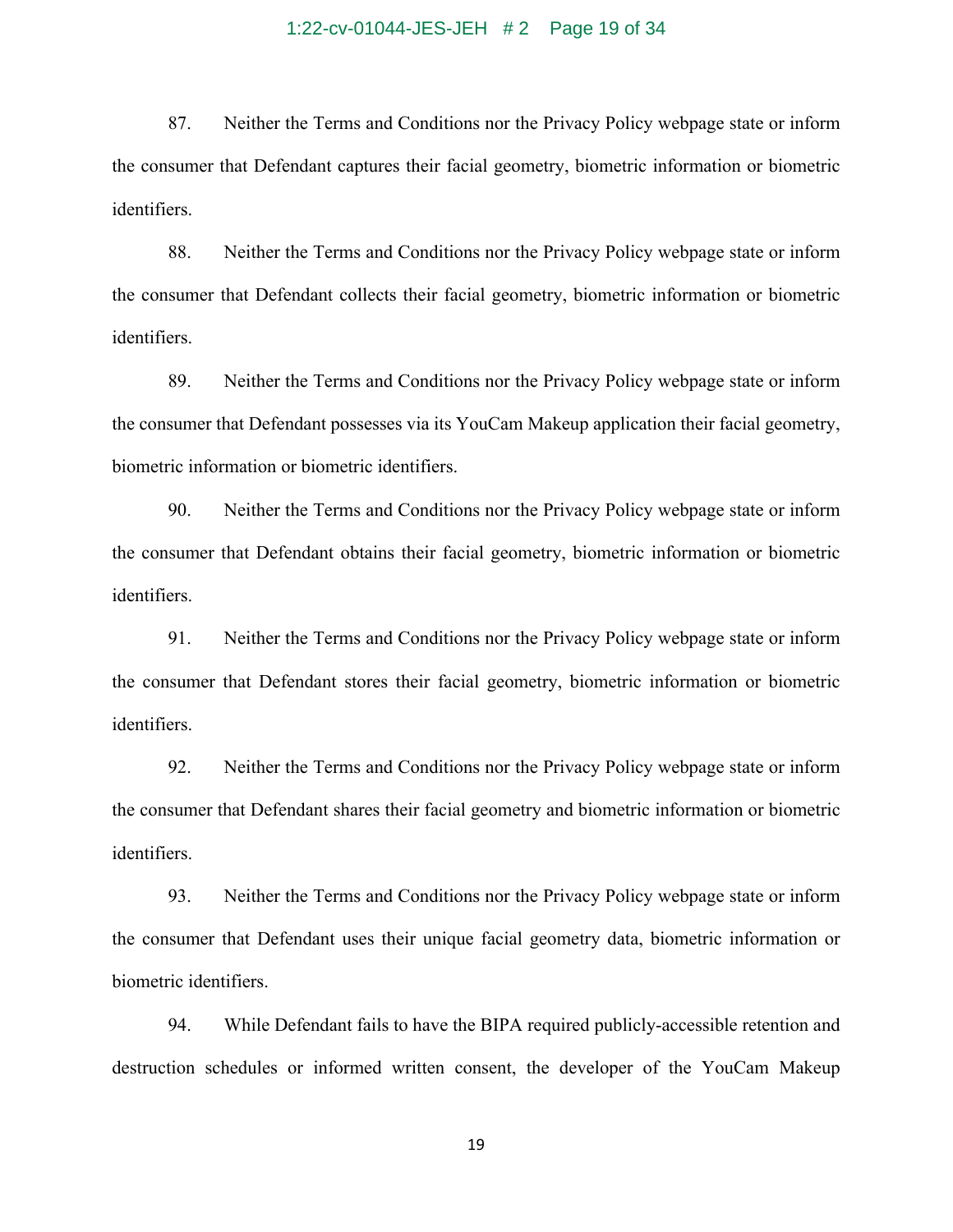### 1:22-cv-01044-JES-JEH # 2 Page 20 of 34

feature—that Defendant utilizes in creating this Virtual Services tool—states on its webpage that (among other things):

> Perfect [i.e., the developer company] collects, processes, and stores your Biometric Information through our mobile applications, allowing you in realtime to engage our products and services such as, but not limited to, creating and sharing beautiful photos and selfies, trying virtual makeup looks with your favourite products, and editing videos. For example, our YouCam Makeup application allows users to undergo a true-to-life virtual makeover using our world-class facial mapping technology. Specifically, for the processing of facial characteristics information, we will only detect your facial feature vectors in order to apply real-time virtual try-on effects thereon, upon your usage of our Apps.

[https://www.youcamapps.com/info/privacy.action,](https://www.youcamapps.com/info/privacy.action) last visited on January 19, 2022.<sup>[7](#page-19-0)</sup>

95. A consumer who uses Defendant's Virtual Services feature does not agree or consent to the purported terms and conditions of set forth in the Terms and Conditions or the Privacy Policy webpage, which are on a separate webpage than the webpages used by a consumer of Defendant's Virtual Services feature.

96. Plaintiff did not ever agree or accept the information on the Terms and Conditions or the Privacy Policy webpages that are hyperlinked in the small print at the bottom of a lengthy and information-packed webpage.

97. BIPA's requirement that companies obtain informed written consent before collecting biometric information and/or biometric identifiers is not satisfied by the Terms and Conditions or the Privacy Policy webpage.

98. Further, BIPA's requirements that companies have accessible retention and destructions guidelines and policies is not satisfied by the Terms and Conditions or the Privacy Policy.

<span id="page-19-0"></span> $7$  The Youcamapps website and privacy policy webpage are separate from and are not part of or hyperlinked to Defendant's webpages.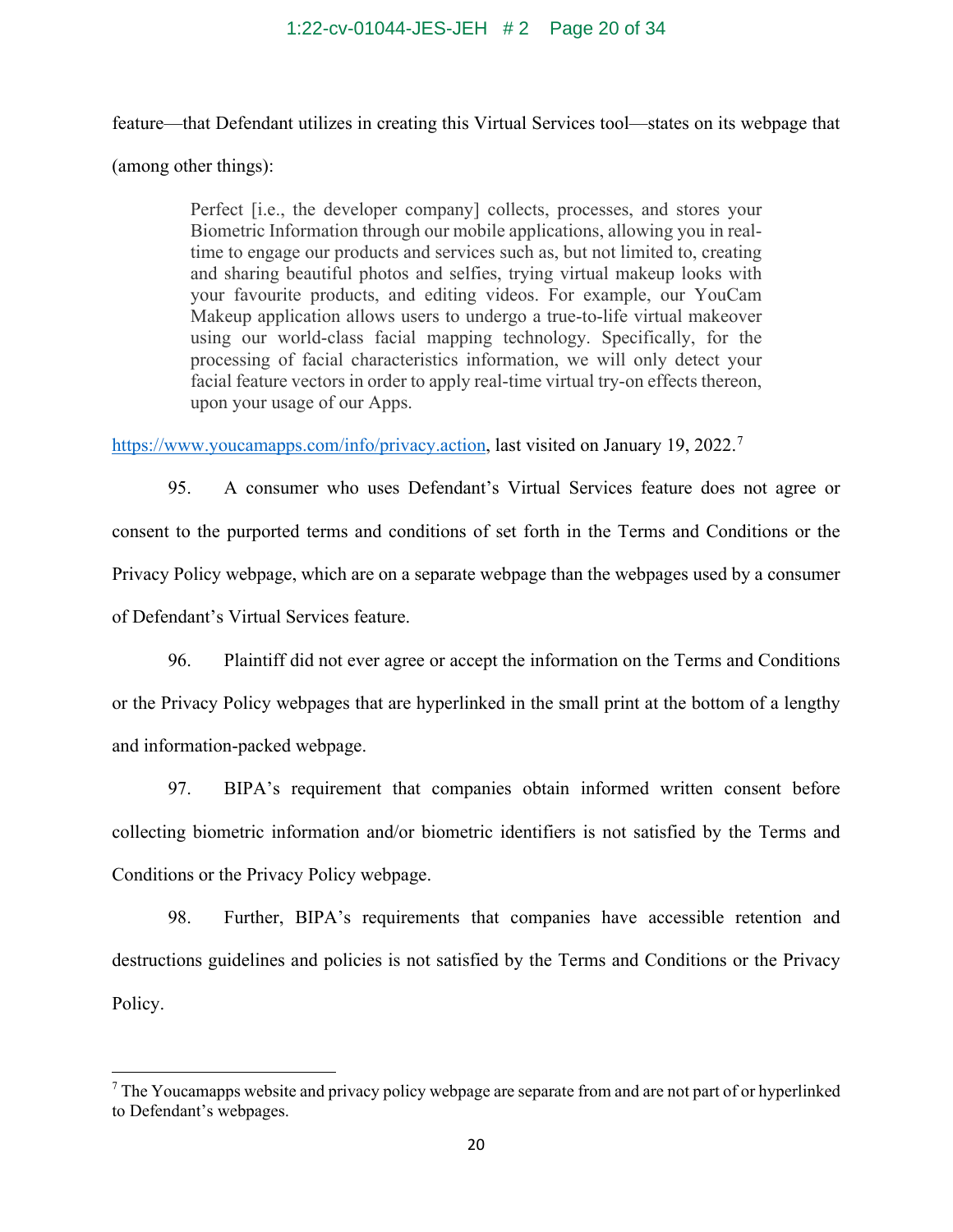#### 1:22-cv-01044-JES-JEH # 2 Page 21 of 34

## **THE BIOMETRIC INFORMATION PRIVACY ACT AND ILLINOIS'S STRONG STANCE ON PROTECTION OF BIOMETRIC INFORMATION**

99. BIPA provides valuable rights, protections, and benefits to consumers in Illinois.

100. For example, BIPA's requirements ensure that the environment for the taking of biometrics is not forced or coerced; that individuals are freely advised that, by scanning one's facial geometry and identifiers, the retailer is capturing, extracting, collecting, obtaining or recording biometrics; that individuals can keep tabs on their biometric roadmaps (*e.g*., who has their biometrics, for long how, and how it is being used), including after one's relationship ceases, or after the retailer stops storing the consumer's biometrics if at all; that individuals can evaluate the potential consequences of providing their biometrics; that companies must give individuals the right, and opportunity, to freely consent (or decline consent) **before taking** their biometrics; and that, if the disclosure does not say so, the consumer's biometrics will not be used for any other purpose except for those approved by the consumer.

101. To this end, in passing the Biometric Information Privacy Act (hereinafter "the Act") in 2008, the Illinois general assembly found:

- (a) The use of biometrics is growing in the business and security screening sectors and appears to promise streamlined financial transactions and security screenings.
- (b) Major national corporations have selected the City of Chicago and other locations in this State as pilot testing sites for new applications of biometric-facilitated financial transactions, including finger-scan technologies at grocery stores, gas stations, and school cafeterias.
- (c) Biometrics are unlike other unique identifiers that are used to access finances or other sensitive information. For example, social security numbers, when compromised, can be changed. Biometrics, however, are biologically unique to the individual; therefore, once compromised, the individual has no recourse, is at heightened risk for identity theft, and is likely to withdraw from biometric-facilitated transactions.
- (d) An overwhelming majority of members of the public are weary of the use of biometrics when such information is tied to finances and other personal information.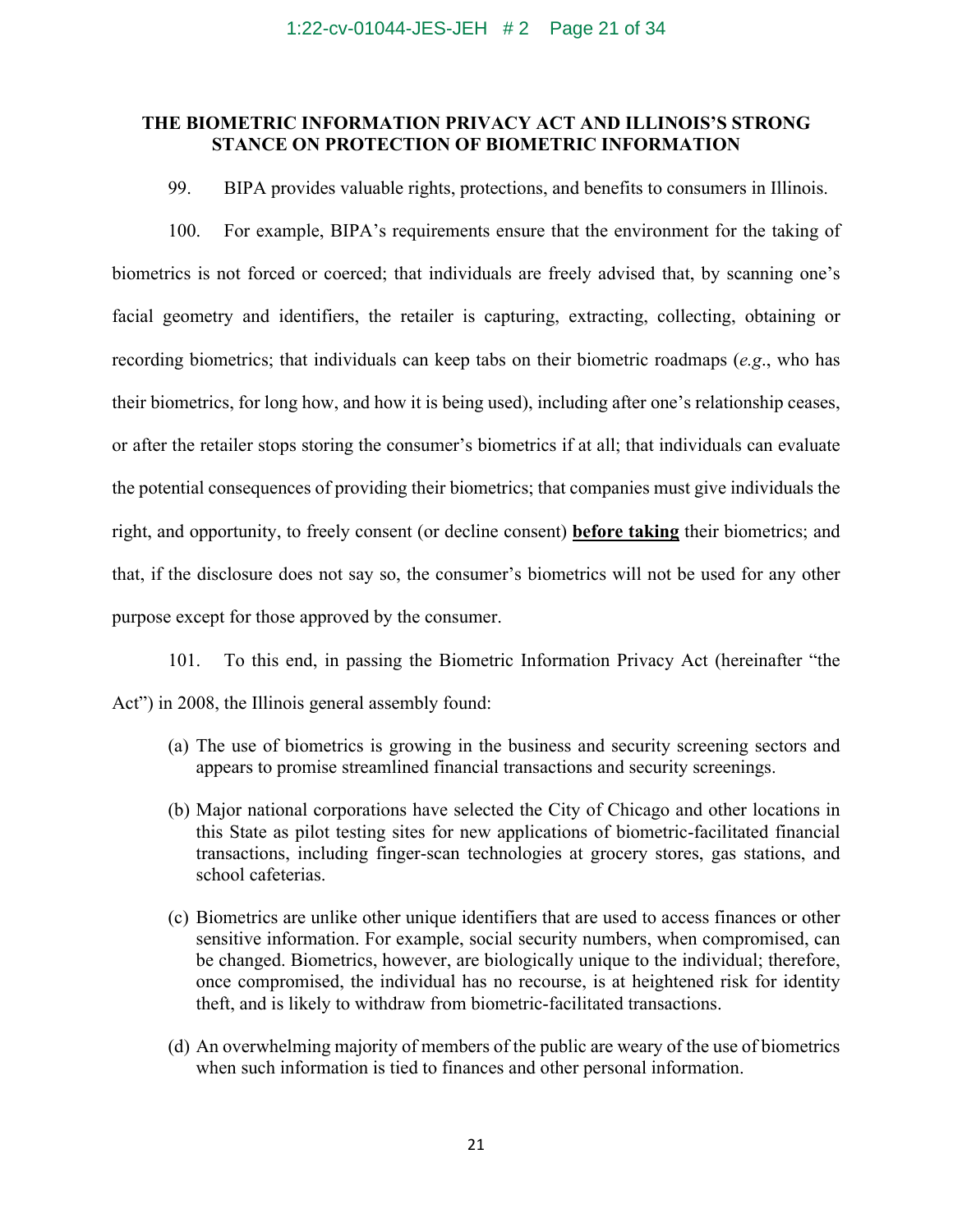…

- (e) The full ramifications of biometric technology are not fully known.
- (f) The public welfare, security, and safety will be served by regulating the collection, use, safeguarding, handling, storage, retention, and destruction of biometric identifiers and information.

See 740 ILCS 14/5, Legislative findings; intent.

102. BIPA is specifically designed to require a company that collects biometrics to meet

several conditions, **before collection**, aimed, in part, at educating and protecting the person whose

biometrics it is taking for its own use, and requiring signed, written consent attesting that the

individual has been properly informed and has freely consented to biometrics collection.

103. The Act defines "Biometric identifier" as:

a retina or iris scan, fingerprint, voiceprint, or scan of had or face geometry...

See 740 ILCS 14/10.

104. The Act defines "Biometric information" as:

any information, regardless of how it is captured, converted, stored, or shared, based on an individual's biometric identifier used to identify an individual. Biometric information does not include information derived from items or procedures excluded under the definition of biometric identifiers.

See 740 ILCS 14/10.

105. The Act defines "Confidential and sensitive information" as:

personal information that can be used to uniquely identify an individual or an individual's account or property. Examples of confidential and sensitive information include, but are not limited to, a genetic marker, genetic testing information, a unique identifier number to locate an account or property, an account number, a PIN number, a pass code, a driver's license number, or a social security number.

See 740 ILCS 14/10.

106. The Act defines "Private entity" as: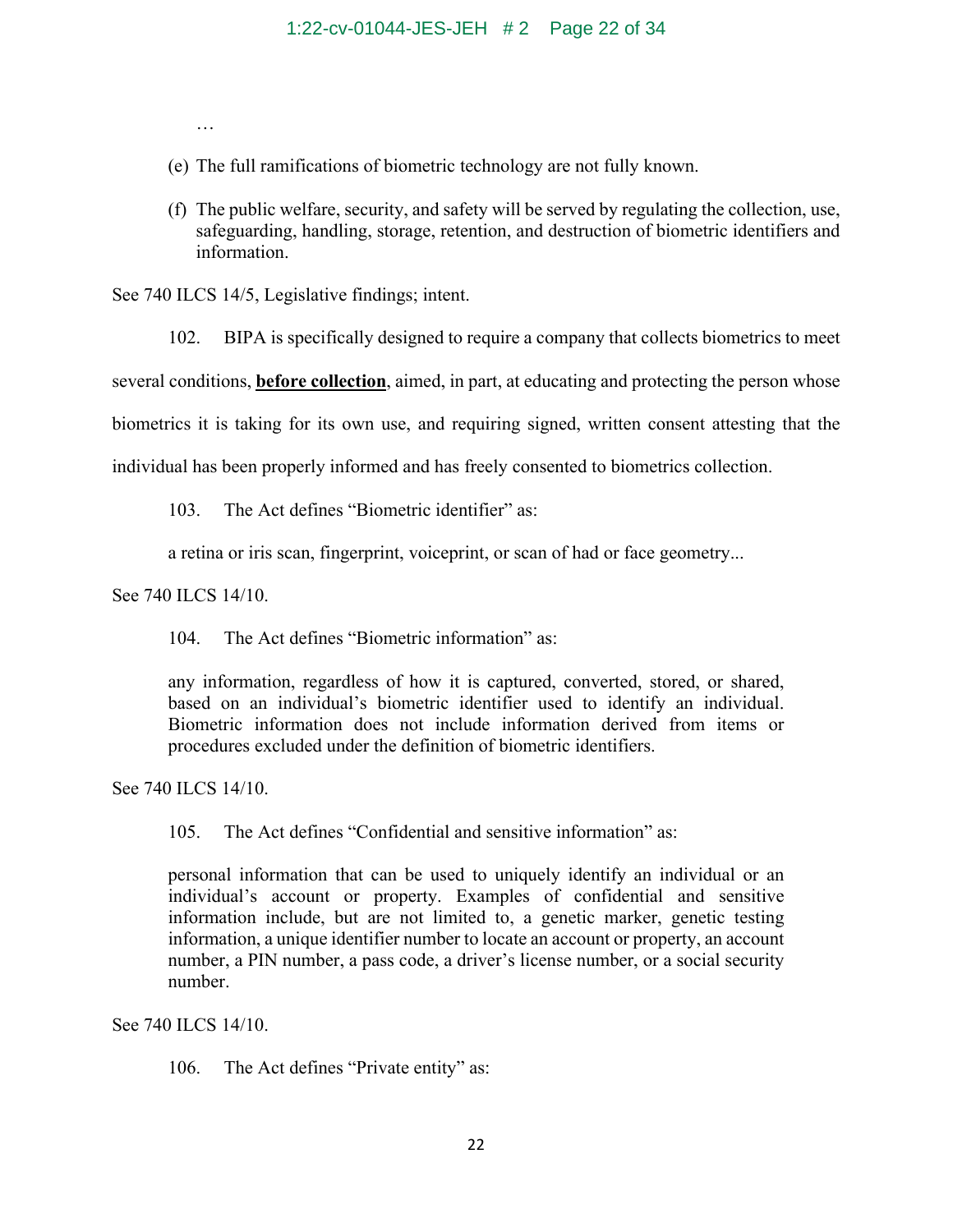any individual, partnership, corporation, limited liability company, association, or other group, however organized...

See 740 ILCS 14/10.

107. The Act defines "Written release" as:

informed written consent or, in the context of employment, a release executed by an employee as a condition of employment.

See 740 ILCS 14/10.

108. The Act requires:

A private entity in possession of biometric identifiers or biometric information must develop a written policy, made available to the public, establishing a retention schedule and guidelines for permanently destroying biometric identifiers and biometric information when the initial purpose for collecting or obtaining such identifiers or information has been satisfied or within 3 years of the individual's last interaction with the private entity, whichever occurs first. Absent a valid warrant or subpoena issued by a court of competent jurisdiction, a private entity in possession of biometric identifiers or biometric information must comply with its established retention schedule and destruction guidelines.

740 ILCS 14/15(a).

109. Additionally, the Act provides:

No private entity may collect, capture, purchase, receive through trade, or otherwise obtain a person's or a customer's biometric identifier or biometric information, unless it first:

(1) informs the subject or the subject's legally authorized representative in writing that a biometric identifier or biometric information is being collected or stored;

(2) informs the subject or the subject's legally authorized representative in writing of the specific purpose and length of term for which a biometric identifier or biometric information is being collected, stored, and used; and

(3) receives a written release executed by the subject of the biometric identifier or biometric information or the subject's legally authorized representative.

740 ILCS 14/15(b).

110. Further, the Act provides: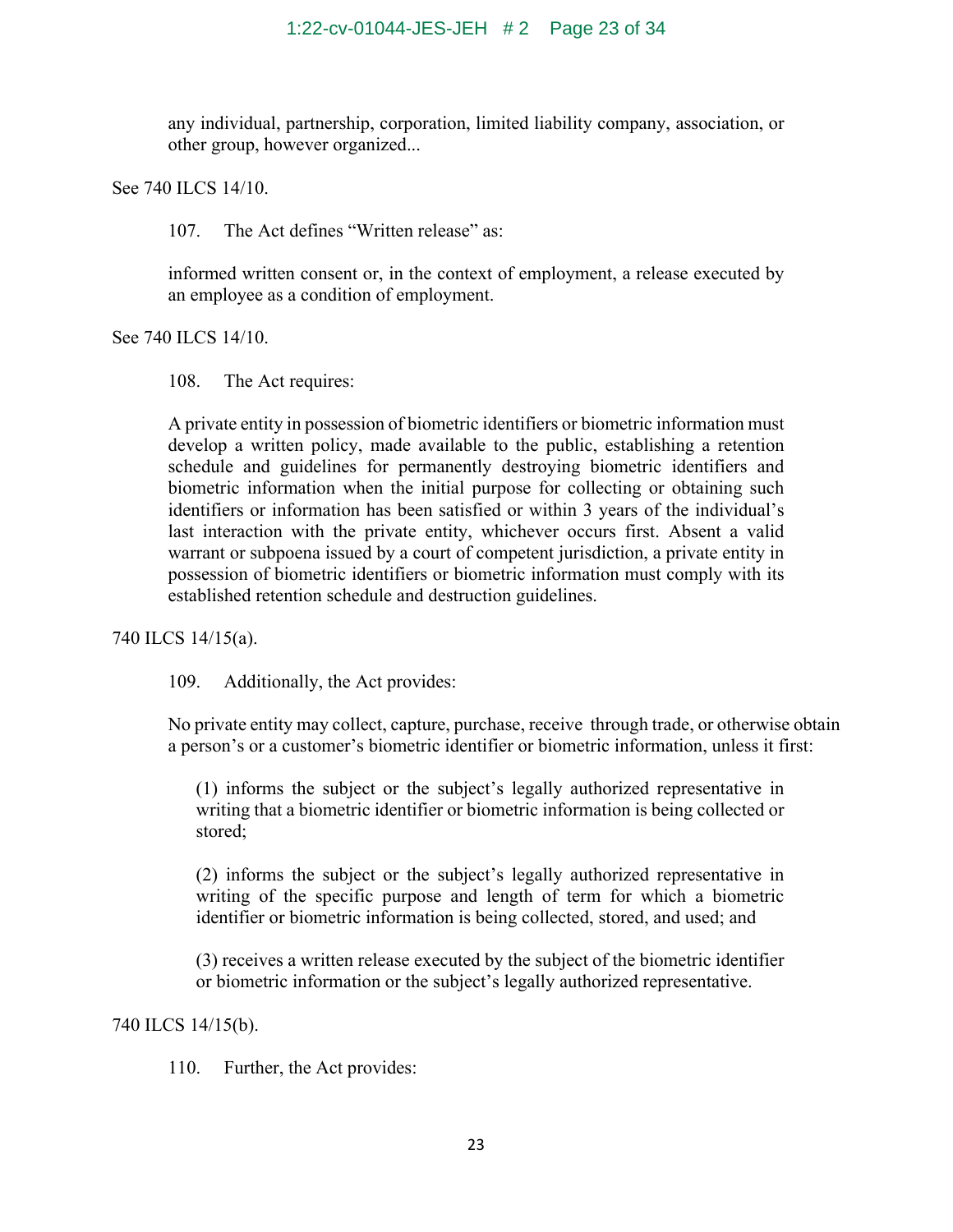No private entity in possession of a biometric information may sell, lease, trade or otherwise profit from a person's or a customer's biometric identifier or biometric information.

740 ILCS 14/15(c).

111. The Act also provides:

No private entity in possession of a biometric identifier or biometric information may disclose, redisclose, or otherwise disseminate a person's or a customer's biometric identifier or biometric information unless:

(1) the subject of the biometric identifier or biometric information or the subject's legally authorized representative consents to the disclosure or redisclosure;

(2) the disclosure or redisclosure completes a financial transaction requested or authorized by the subject of the biometric identifier or the biometric information or the subject's legally authorized representative;

(3) the disclosure or redisclosure is required by State or federal law or municipal ordinance; or

(4) the disclosure is required pursuant to a valid warrant or subpoena issued by a court of competent jurisdiction.

740 ILCS 14/15(d).

112. Furthermore, the Act provides:

A private entity in possession of a biometric identifier or biometric information shall:

(1) store, transmit, and protect from disclosure all biometric identifiers and biometric information using the reasonable standard of care within the private entity's industry; and

(2) store, transmit, and protect from disclosure all biometric identifiers and biometric information in a manner that is the same as or more protective than the manner in which the private entity stores, transmits, and protects other confidential and sensitive information.

740 ILCS 14/15(e).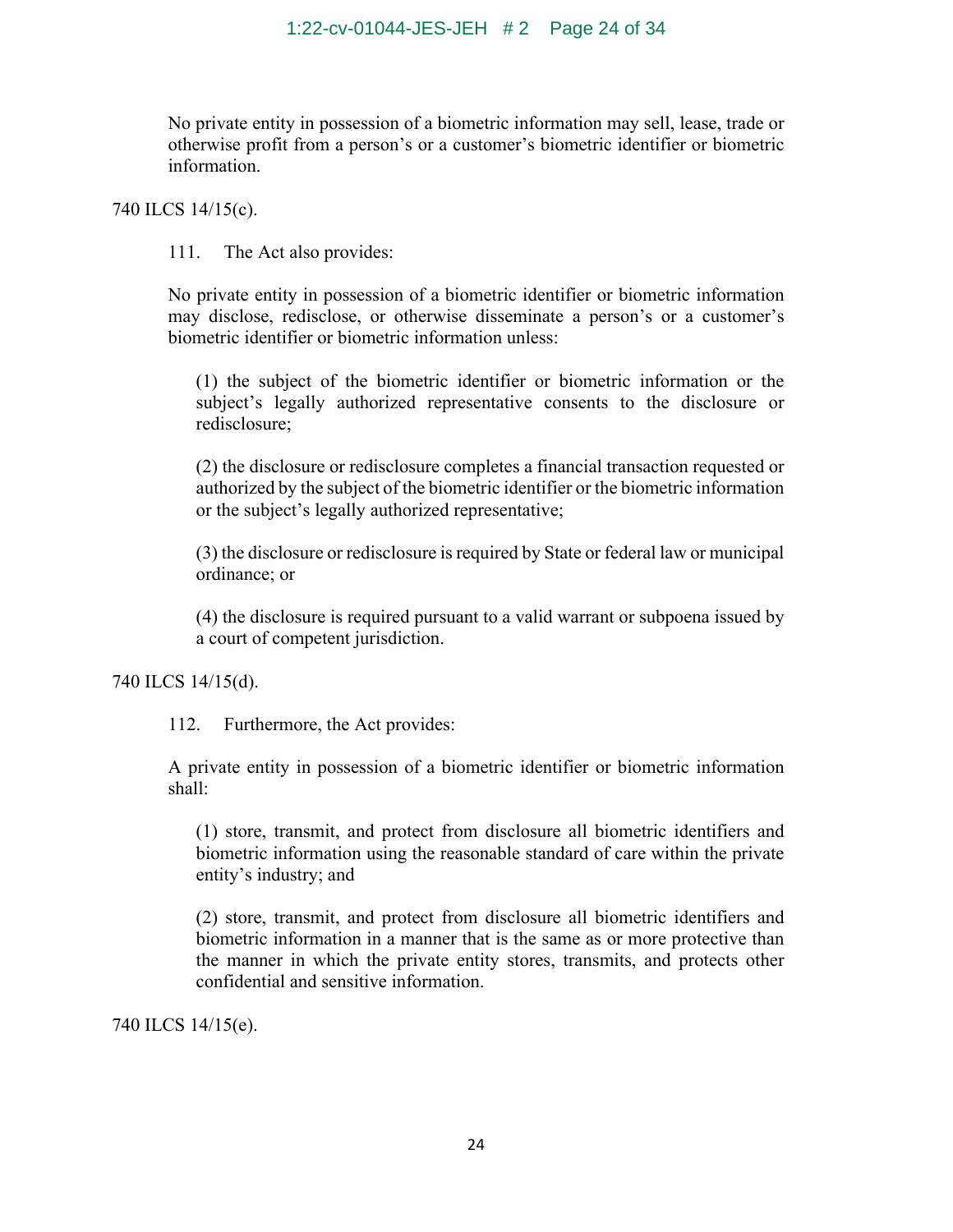### 1:22-cv-01044-JES-JEH # 2 Page 25 of 34

113. BIPA provides statutory damages if a private entity takes an Illinois consumer's

biometrics by circumventing BIPA's preconditions and requirements.

114. The Act explicitly provides a private right of action for violations of the Act, and

provides that a prevailing party "may recover for each violation:"

(1) against a private entity that negligently violates a provision of this Act, liquidated damages of \$1,000 or actual damages, whichever is greater;

(2) against a private entity that intentionally or recklessly violates a provision of this Act, liquidated damages of \$5,000 or actual damages, whichever is greater;

(3) reasonable attorneys' fees and costs, including expert witness fees and other litigation expenses; and

(4) other relief, including an injunction, as the State or federal court may deem appropriate.

740 ILCS 14/20.

115. BIPA's formalized protections enable consumers to consent to the taking of their

biometrics, if they so choose, after receiving legislatively-required information.

116. As BIPA demonstrates, the State of Illinois takes the privacy of biometric data seriously.

117. BIPA is the Illinois Legislature's expression that Illinois citizens have biometric rights that BIPA is intended to protect.

118. Defendant disregarded these rights and instead unlawfully collected, stored, and used Plaintiff's and consumers' biometric identifiers and information, without ever receiving the individual's informed written consent as required by BIPA.

# **CLASS ALLEGATIONS**

119. Plaintiff brings this action on behalf of herself and pursuant to 735 ILCS 5/2-801 on behalf of a class (hereinafter the "Class") defined as follows: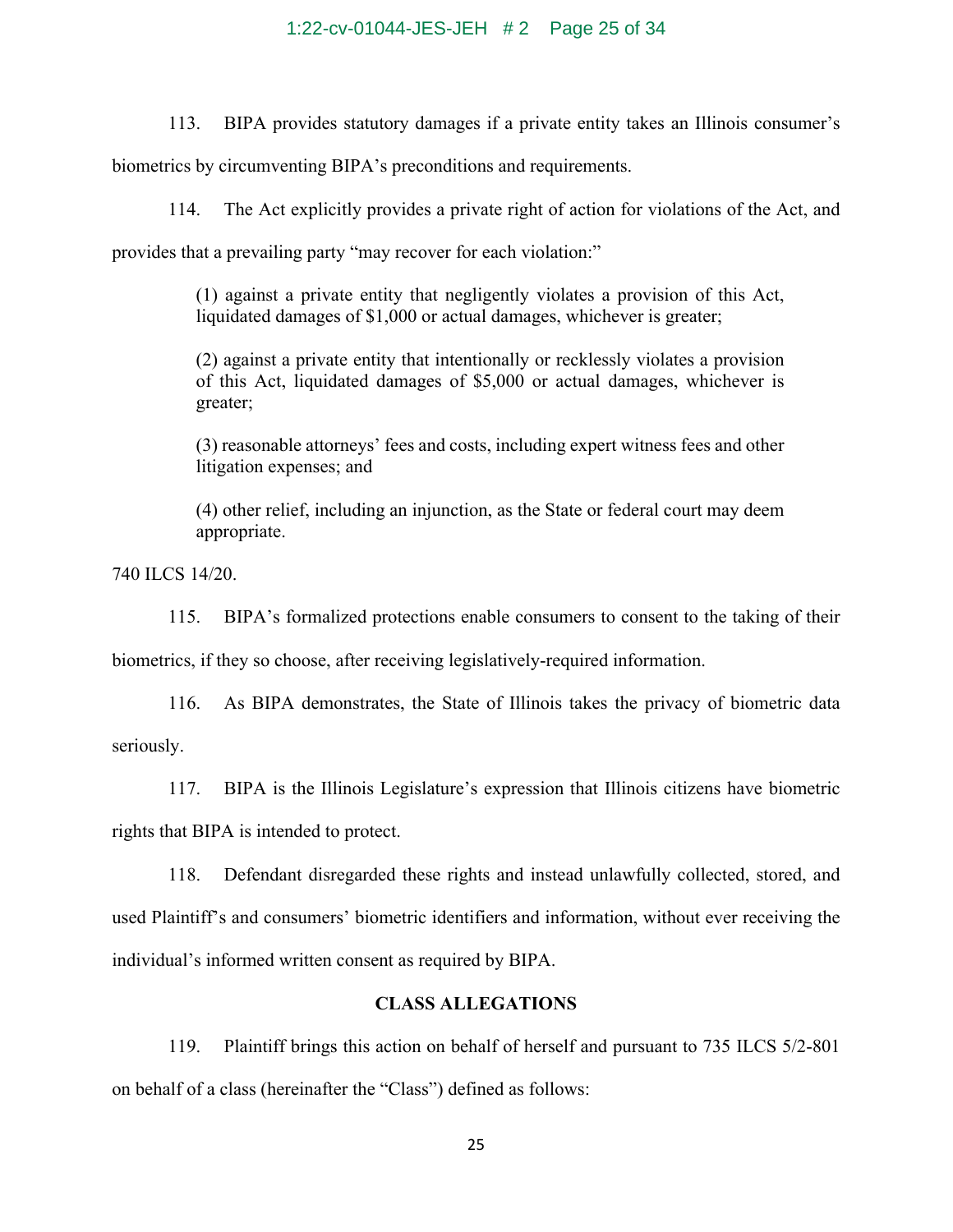### 1:22-cv-01044-JES-JEH # 2 Page 26 of 34

All Illinois residents who used Defendant's Virtual Services technology in Illinois between February 15, 2017 and the present.

Excluded from the Class are Defendant's officers and directors, Plaintiff's counsel, and any member of the judiciary presiding over this action.

120. Subject to additional information obtained through further investigation and discovery, the foregoing definition of the Class may be expanded or narrowed by amendment or amended complaint.

121. **Numerosity**: The exact number of Class members is unknown to Plaintiff at this time, but on information and belief exceeds 100, in which case, individual joinder is impracticable. Defendant has collected, captured, received, or otherwise obtained biometric identifiers or biometric information from over 100 individuals who fall into the definition of the Class. Ultimately, the Class members will be easily identified through Defendant's records.

122. **Commonality and Predominance**: There are questions of law and fact common to the claims of Plaintiff and Class, and those questions predominate over any questions that may affect individual members, and frame issues for class-wide adjudication. Common questions for the Class include, but are not necessarily limited to the following:

- A. Whether Defendant captured, collected, or otherwise obtained scans of facial geometry from the Class;
- B. Whether the facial scan data Defendant captures, collects or otherwise obtains qualifies as "biometric identifiers" and/or "biometric information" under BIPA;
- C. Whether Defendant developed a written policy, made available to the public, establishing a retention schedule and guidelines for permanently destroying biometric identifiers and information when the initial purpose for collecting and obtaining such identifiers or information has been satisfied or within three years of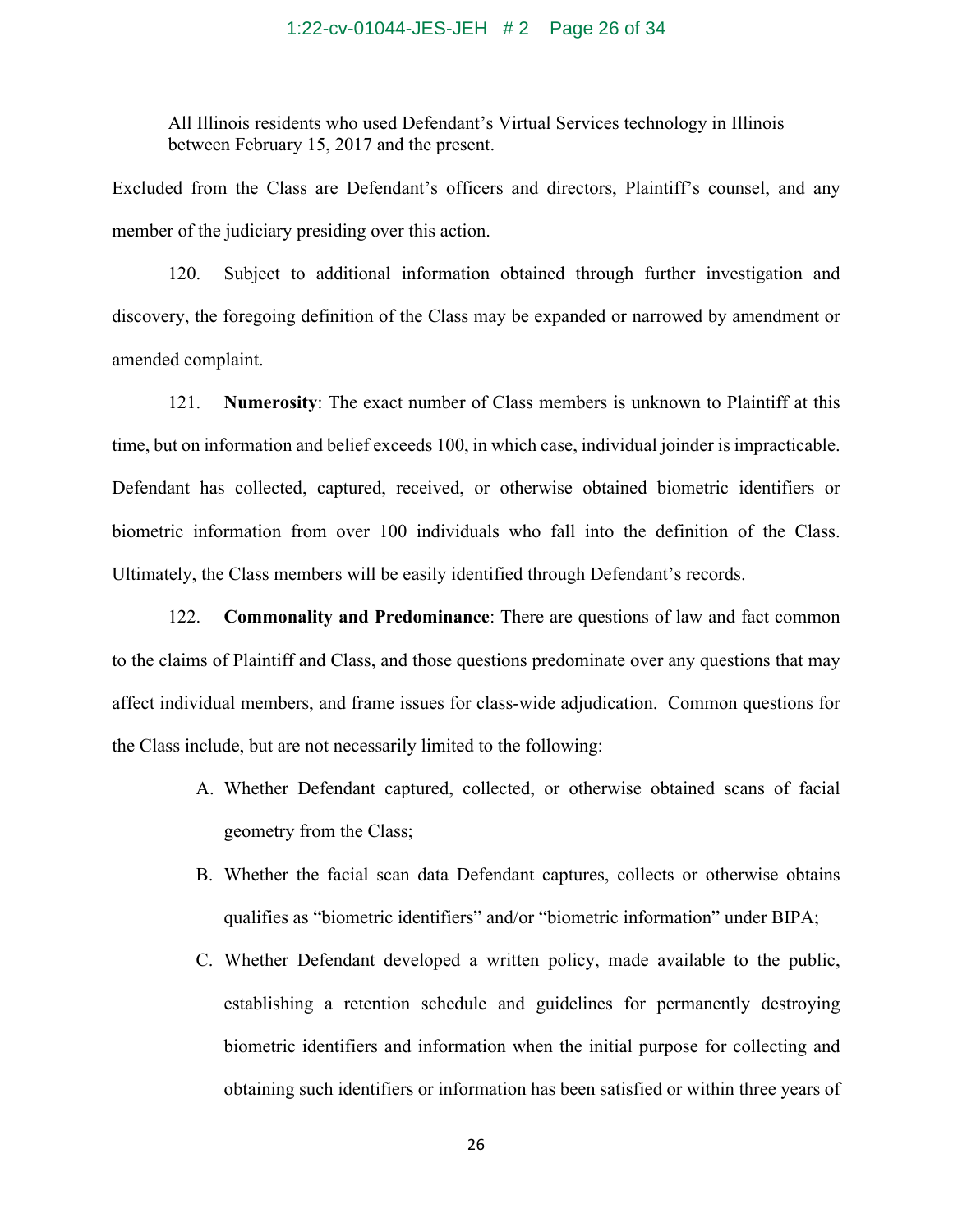#### 1:22-cv-01044-JES-JEH # 2 Page 27 of 34

the individual's last interaction with Defendant, whichever occurs first;

- D. Whether Defendant obtained an executed written release from face-scanned consumers, before capturing, collecting, converting, sharing, storing, obtaining or using their biometrics;
- E. Whether, in order to collect biometrics, Defendant provided a writing disclosing to face-scanned consumers the specific purposes for which their biometrics are being collected, captured, obtained, stored and/or used;
- F. Whether, in order to collect biometrics, Defendant provided a writing disclosing to face-scanned consumers the length of time for which their biometrics are being collected, captured, obtained, stored and/or used;
- G. Whether Defendant's conduct violates BIPA;
- H. Whether Defendant's conduct was negligent, reckless or willful;
- I. Whether Plaintiff and the Class are entitled to damages, and what is the proper measure thereof; and
- J. Whether Plaintiff and the Class are entitled to injunctive relief.

123. **Adequate Representation**: Plaintiff will fairly and adequately represent and protect the interest of the Class and has retained counsel competent and experienced in complex litigation and class actions. Plaintiff has no interests antagonistic to those of the Class, and Defendant has no defenses unique to Plaintiff. Plaintiff and her counsel are committed to vigorously prosecuting this action on behalf of the members of the Class, and have the financial resources to do so. Neither Plaintiff nor her counsel have any interest adverse to those of the other members of the Class.

124. **Appropriateness**: This class action is appropriate for certification because class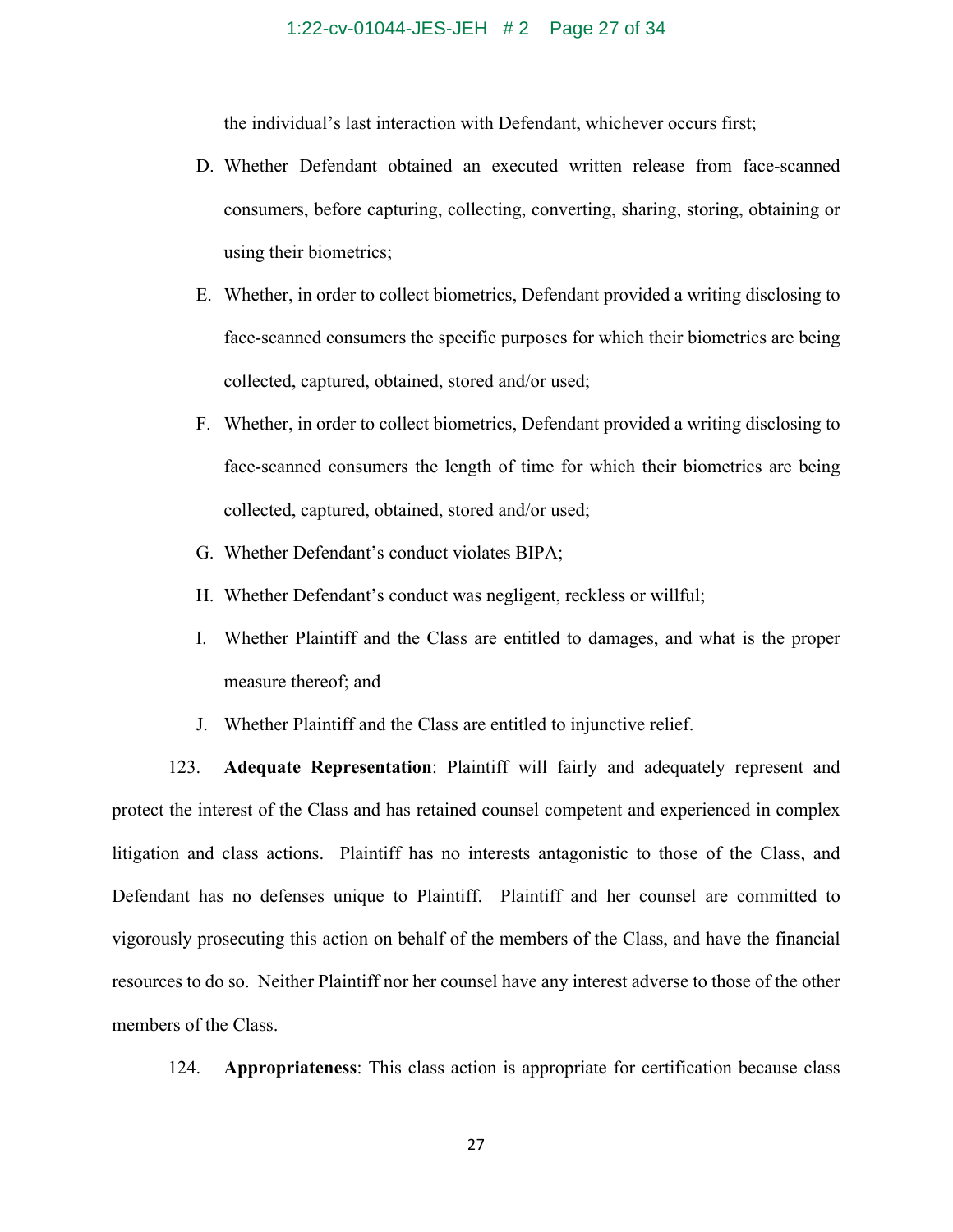#### 1:22-cv-01044-JES-JEH # 2 Page 28 of 34

proceedings are superior to all other available methods for the fair and efficient adjudication of this controversy and joinder of all members of the Class is impracticable. The damages suffered by the individual members of the Class are likely to have been small relative to the burden and expense of individual prosecution of the complex litigation necessitated by Defendant's wrongful conduct. Thus, it would be virtually impossible for the individual members of the Class to obtain effective relief from Defendant's misconduct. Even if members of the Class could sustain such individual litigation, it would not be preferable to a class action because individual litigation would increase the delay and expense to all parties due to the complex legal and factual controversies presented in this Complaint. By contrast, a class action presents far fewer management difficulties and provides the benefits of single adjudication, economies of scale, and comprehensive supervision by a single court. Economics of time, effort and expense will be fostered and uniformity of decisions will be ensured.

# **COUNT I VIOLATIONS OF ILLINOIS BIOMETRIC INFORMATION PRIVACY ACT (Damages)**

125. Plaintiff, individually and on behalf of all others similarly situated, repeats and realleges the preceding allegations as though fully set forth herein.

126. BIPA is a remedial statute designed to protect consumers, by requiring consent and disclosures associated with the handling of biometrics, particularly in the context of biometric technology. 740 ILCS  $\S$ § 14/5(g), 14/10 and 14/15(b)(3).

127. The Illinois General Assembly's recognition of the importance of the public policy and benefits underpinning BIPA's enactment, and the regulation of biometrics collection, is detailed in the text of the statute itself. *E.g.*, 740 ILCS  $\S$  14/5(a), (c), (d), (f), (g).

128. Further, in a unanimous decision, the Illinois Supreme Court made clear that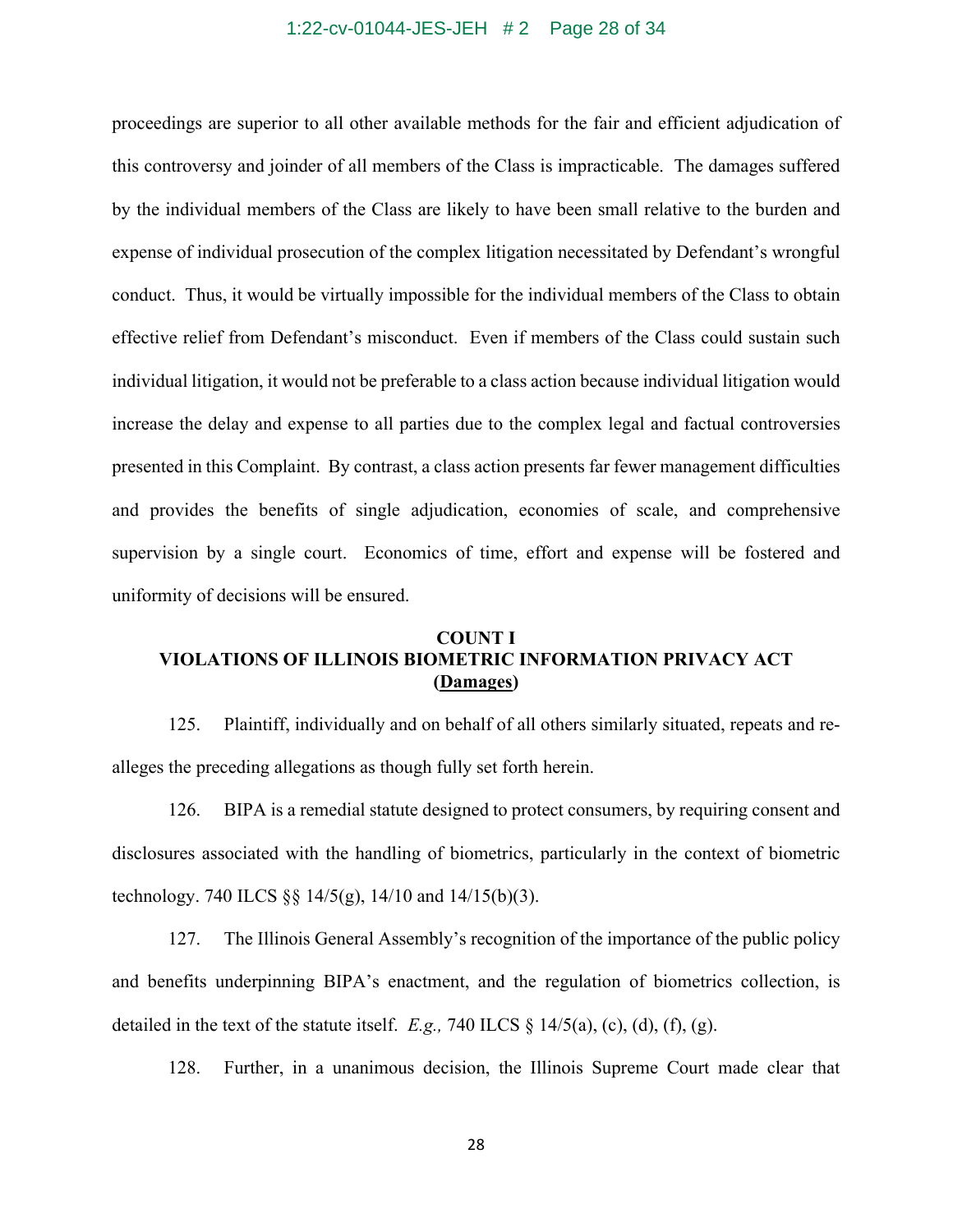#### 1:22-cv-01044-JES-JEH # 2 Page 29 of 34

**"Compliance should not be difficult."** *Rosenbach v. Six Flags Entm't Corp.*, 2019 IL 123186, ¶ 37 (Jan. 25, 2019). (emphasis added).

129. Additionally, the Illinois Supreme Court has made clear that the Illinois Legislature intended to "subject[] private entities who fail to follow the statute's requirement to substantial potential liability, including liquidated damages, injunctions, attorney fees, litigation expenses "'for each violation' of the law (*id.*, § 20) whether or not actual damages, beyond violation of the law's provisions, can be shown." *Id.* at ¶ 36.

130. "It is clear that the legislature intended for this provision to have substantial force." *Id.* at ¶ 37.

131. Defendant has been a "private entity" in possession of Plaintiff's and other consumers' and individuals' biometrics, and collected, captured or otherwise obtained their biometric identifiers and biometric information within the meaning of the Act.

132. As more fully set forth above, at relevant times Defendant obtained, collected, or otherwise obtained Plaintiff's and other individuals' biometric identifiers and biometric information based on those identifiers as defined by BIPA, 740 ILCS § 14/10, through Defendant's facial scanning platform.

133. In violation of Section 14/15(a), Defendant failed to make a written policy publicly available to Plaintiff and other Class members or comply with it.

134. In violation of Section 14/15(b), Defendant has collected, captured, stored or obtained Plaintiff's and other Class members' biometric identifiers and biometric information without:

a. informing Plaintiff and the Class (including, where applicable, their legal authorized representatives), in writing, that their biometric identifiers or biometric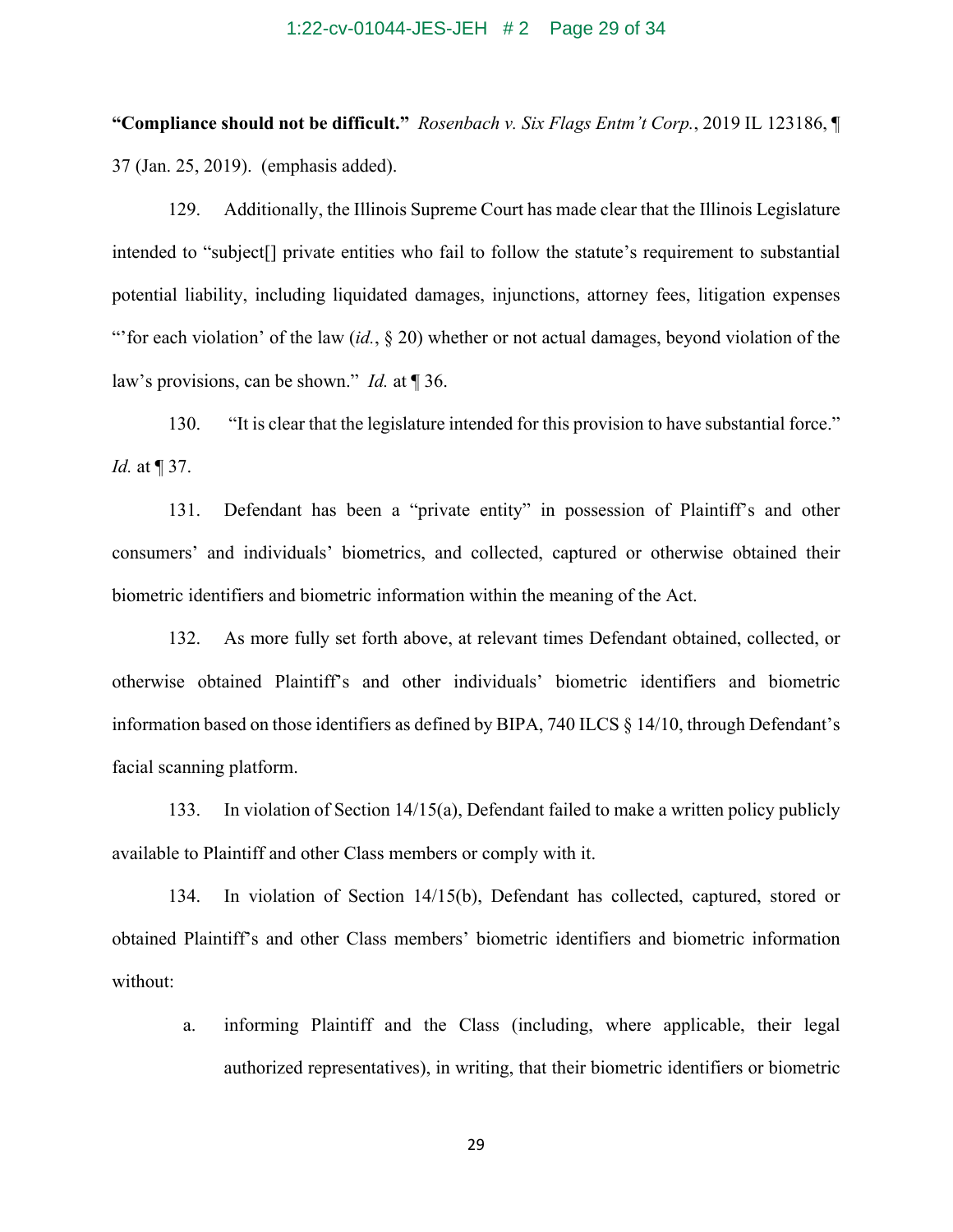#### 1:22-cv-01044-JES-JEH # 2 Page 30 of 34

information were being recorded, tracked, captured, collected or obtained;

- b. informing Plaintiff and the Class (including, where applicable, their legal authorized representatives), in writing, of the specific purpose and length of term which the biometric identifiers or biometric information were being recorded, tracked, captured, collected or obtained; and
- c. receiving an informed written release executed by Plaintiff and the Class.

135. Defendant took Plaintiff's and other Class members' facial scans, and knowingly caused their biometrics to be captured, collected, stored, and/or otherwise obtained without making publicly available the required policy that explains, for example, any purpose for which the biometric identifiers and information were captured, collected or obtained; the length of time Defendant captured, collected or obtained it; a retention schedule; or guidelines for permanently destroying biometric identifiers and information.

136. As a result of Defendant's above described acts and omissions, Defendant has unlawfully taken their biometrics; it has failed to provide them with information required by BIPA; it has deprived them of benefits, rights, opportunities and decisions conferred and required by the Illinois legislature via BIPA; and it illegally recorded, tracked, collected, captured, and stored their facial scans, biometrics and property.

137. By capturing, collecting, obtaining, and/or using Plaintiff's and the Class members' biometric identifiers and biometric information as described herein, Defendant violated the BIPA rights of Plaintiff and each Class member.

138. Additionally, to the extent Defendant has disclosed Plaintiff's and the Class members' biometric information to any third parties or vendors without first obtaining Plaintiff's and the Class members' written consent, Defendant has further violated BIPA.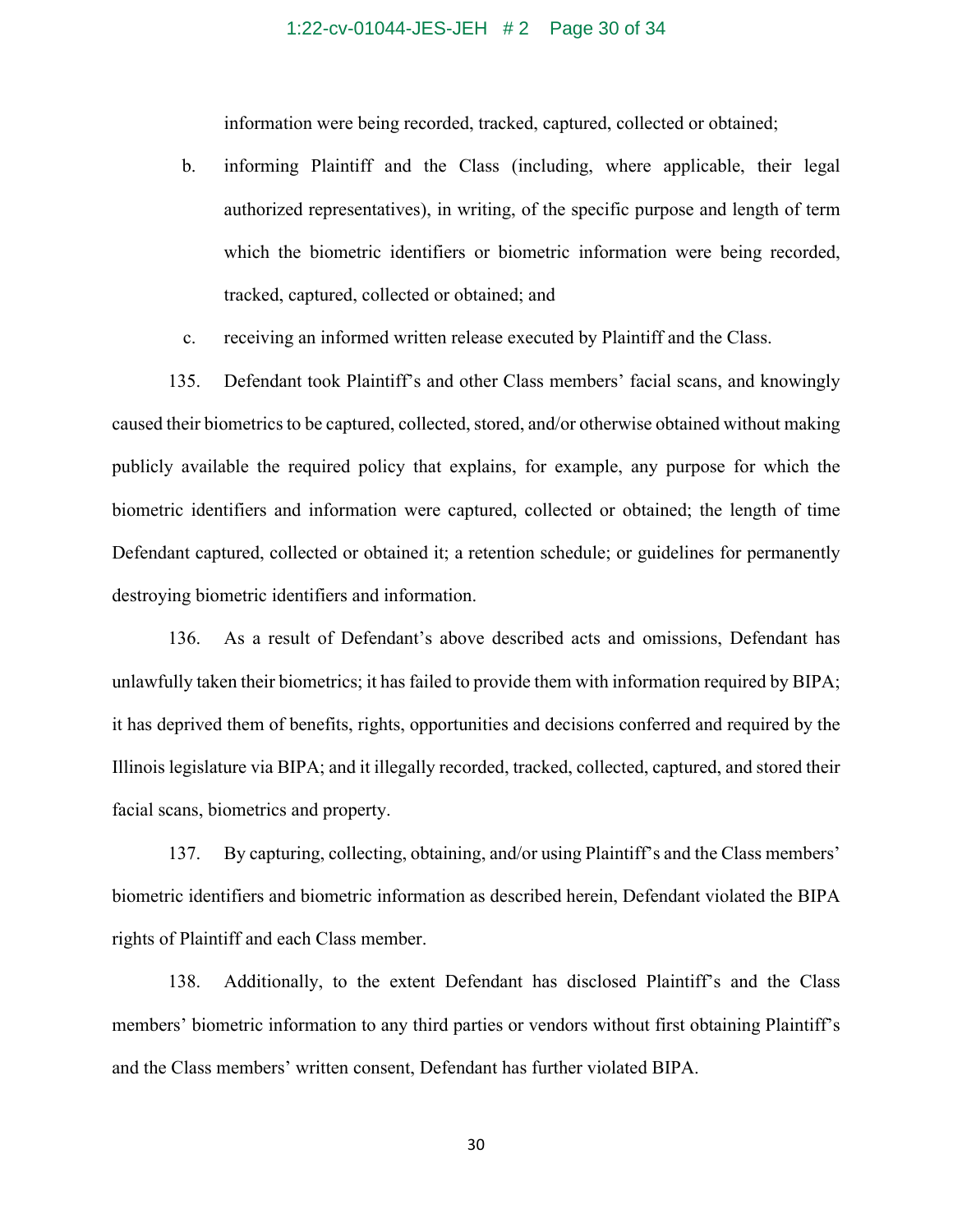#### 1:22-cv-01044-JES-JEH # 2 Page 31 of 34

139. Accordingly, Defendant has violated BIPA, and Plaintiff and the Class are entitled to damages available under BIPA, including damages for each violation.

# **COUNT II VIOLATIONS OF ILLINOIS BIOMETRIC INFORMATION PRIVACY ACT (Injunctive Relief)**

140. Plaintiff, individually and on behalf of all others similarly situated, repeats and realleges the preceding allegations as though fully set forth herein.

141. BIPA provides for injunctive relief. 740 ILCS § 14/20(4).

142. Plaintiff and other Class members are entitled to an order requiring Defendant to make disclosures consistent with the Act and enjoining further unlawful conduct.

143. First, Plaintiff seeks an order requiring Defendant to publicly disclose a written policy establishing any specific purpose and length of term for which Plaintiff's and other consumers' biometrics have been collected, stored, and used, as well as guidelines for permanently destroying such biometrics when the initial purpose for collecting or obtaining such identifiers or information has been satisfied or within 3 years of the individual's last interaction with the private entity, whichever occurs first, as required by 740 ILCS § 14/15(a).

144. Second, Plaintiff seeks an order requiring Defendant to disclose whether Defendant has retained Plaintiff's and other consumers' biometrics in any fashion, and if, when, and how such biometrics were permanently destroyed, consistent with BIPA.

145. Third, Plaintiff seeks an order requiring Defendant going forward to obtain a written release from any individual, prior to the capture, collection, obtainment and/or storage of that individual's biometric identifier or biometric information, especially a facial geometry scan, and biometric information and identifiers derived from it.

146. Fourth, due to the aforementioned facts, and Defendant's failure to make publicly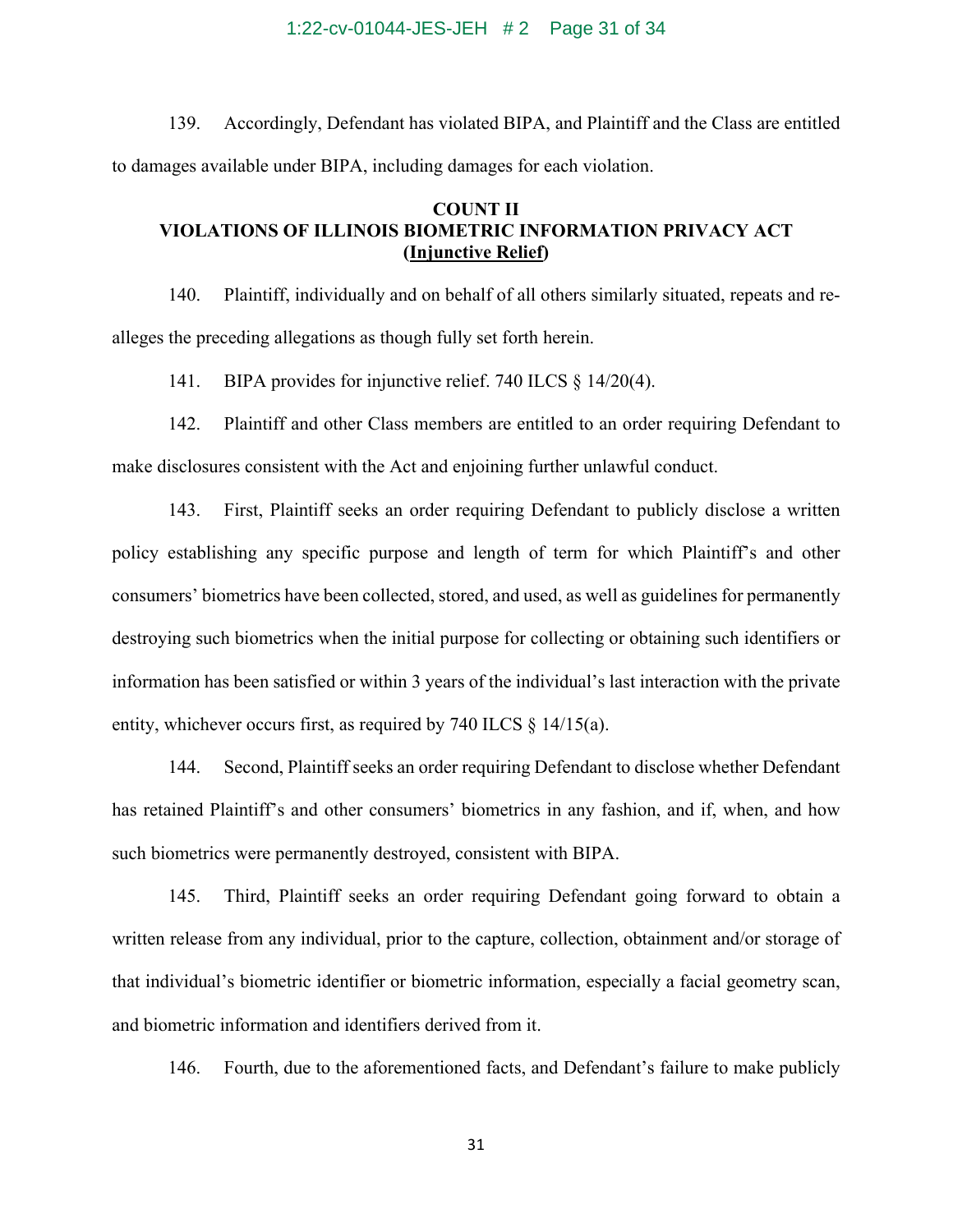#### 1:22-cv-01044-JES-JEH # 2 Page 32 of 34

available facts demonstrating BIPA compliance as BIPA requires, Defendant should be ordered to: (i) disclose the extent to which (and precisely how and to whom) it has disseminated, sold, leased, used, traded, or otherwise profited from Plaintiff's and other face scanned consumers' biometric information, which is strictly prohibited under BIPA; and (ii) disclose the standard of care that it employed to store, transmit, and protect such biometrics, as provided under BIPA. 740 ILCS  $\S$  14/15(c), (d), (e).

147. Fifth, Defendant should be enjoined from further BIPA non-compliance, and should be ordered to remedy any BIPA compliance deficiencies forthwith.

148. Plaintiff's and other Class members' legal interests are adverse to Defendant's legal interests.

149. There is substantial controversy between Plaintiff and Defendant warranting equitable relief so that Plaintiff and the Class may obtain the protections that BIPA entitles them to receive.

150. Plaintiff and the Class do not know what Defendant has done (or intends to do) with their stored biometrics. Absent injunctive relief, Defendant is likely to continue their BIPA noncompliance and Plaintiff and other Class members will continue to be uninformed on their rights under BIPA.

151. For the reasons set forth above, Plaintiff are likely to succeed on the merits of their claims.

152. BIPA establishes the importance, value, and sensitive nature of biometrics, along with the need to protect and control it; Plaintiff are entitled to know what Defendant has done with it as set forth above, and to an affirmation and verification that it has been permanently destroyed as required by 740 ILCS  $\S$  14/15(a).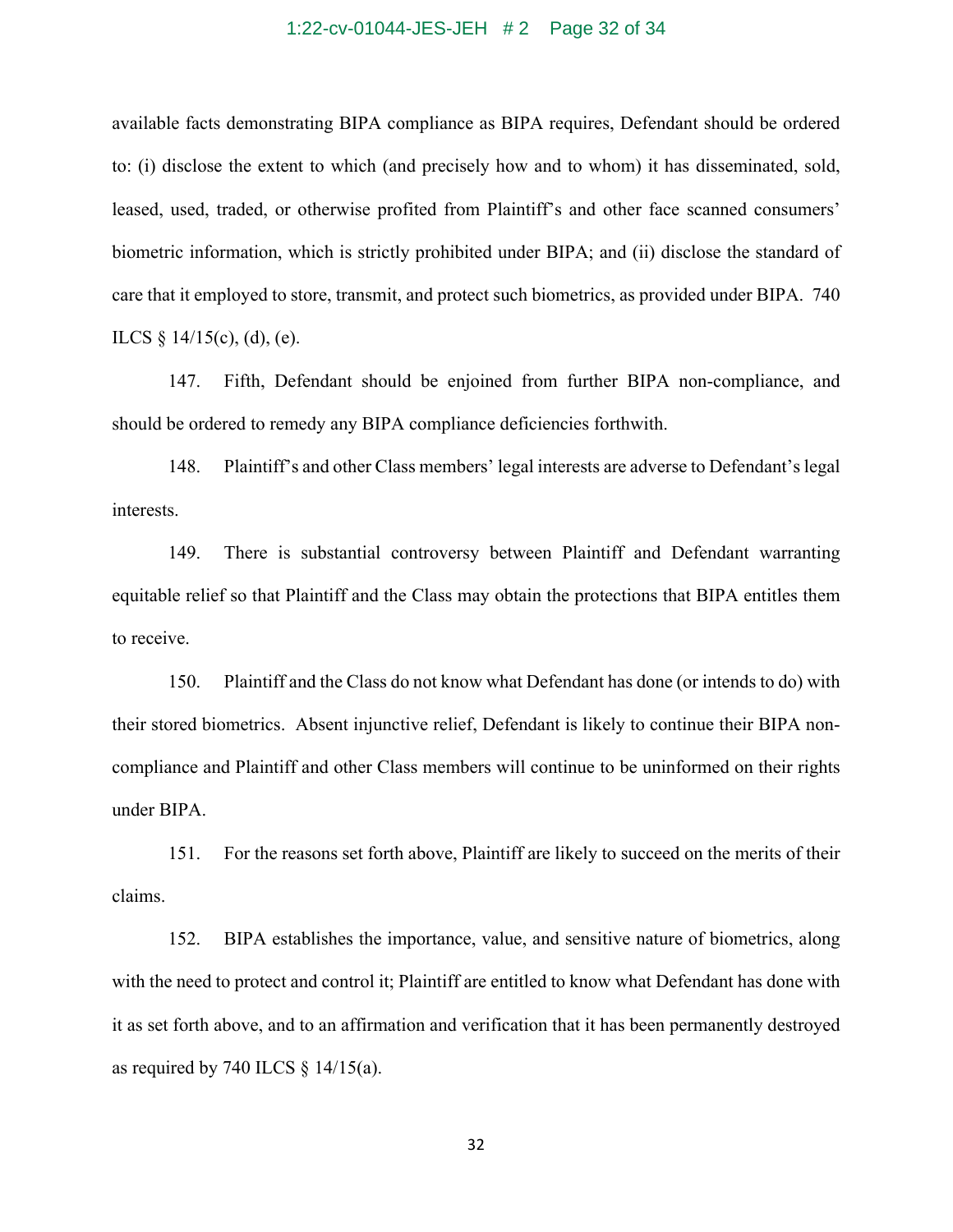153. The gravity of the harm to Plaintiff and the Class, absent equitable relief, outweighs

any harm to Defendant if such relief is granted.

154. As a result, Plaintiff request commensurate injunctive relief.

# **PRAYER FOR RELIEF**

WHEREFORE, Plaintiff, individually and on behalf of all others similarly situated, prays

that the Court grant the following relief:

- A. Certifying this case as a class action on behalf of the Class defined above, appointing Plaintiff Ashley Hiatt as Class Representatives, and appointing Donelon, P.C. and Law Office of Thomas M. Ryan, P.C. as Class Counsel;
- B. Declaring that Defendant's action, as set forth above, violate BIPA
- C. Awarding statutory damages of \$5,000 for each intentional and/or reckless violation of BIPA pursuant to 740 ILCS  $\S$  14/20(2) or, in the alternative, statutory damages of \$1,000 for each negligent violation of BIPA pursuant to 740 ILCS §  $14/20(1);$
- D. Declaring that Defendant's actions, as set forth above, were intentional and/or reckless;
- E. Awarding injunctive and other equitable relief as is necessary to protect the interests of Plaintiff and the Class, including an Order requiring Defendant to collect, store, use and disseminate biometric identifiers and/or biometric information in compliance with BIPA;
- F. Awarding Plaintiff and the Class their reasonable attorneys' fees and costs and other litigation expenses pursuant to 740 ILCS § 14/20(3);
- G. Awarding Plaintiffs and the Class pre- and post-judgment interest, to the extent allowable; and
- H. Awarding such other and further relief as equity and just may require.